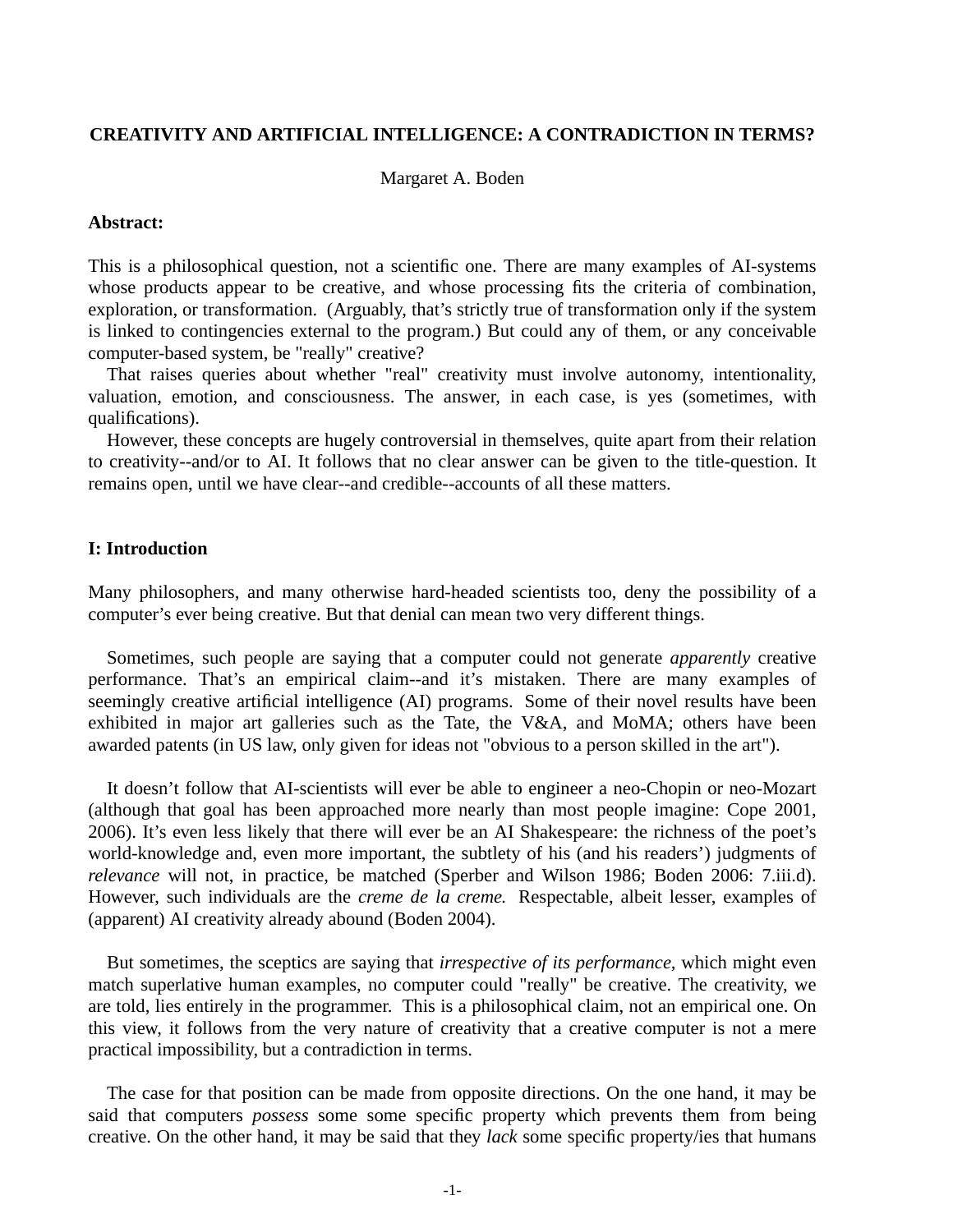have, and which is/are necessarily involved in genuine creativity. The commonest candidate in the first class is being programmed (see Section III). Common candidates in the second class include autonomy, intentionality, consciousness, values, and emotion (see Section IV).

I have put the question in this way, i.e. speaking of "computers", because that is the way in which most philosophers (and others) express it. However, the question would be better put in terms of *computer-based systems, computing mechanisms,* or perhaps *information-processing systems* in general. That's because, for most people, the term "a computer" brings to mind a familiar, and relatively simple, type of machine--perhaps sitting on one's lap or the living-room table.

Granted, the "simplicity" of these familiar machines is only relative. The variety of information-processing functions carried out by today's computers is very much wider than most people believe. Not every current computing system is neatly GOFAI or connectionist (the only types of computation usually considered by philosophers). Even a desk-top PC harbours unsuspected complexities.

For example, some computational architectures cannot be simulated by a Turing machine (TM), because they have a number of interacting subsystems running concurrently and asynchronously.Ahumble PC has a number of concurrently active subsystems, controlling (and responding to) devices such as hard-drives, DVD-reader, internet connection, mouse, and keyboard. Each one delivers an "interrupt" signal when the relevant device is ready to process; whenever two or more interrupts happen to occur simultaneously, they may be handled according to pre-assigned priority rules, or they may be dealt with in random order. Less humble computer systems, such as those controlling an airliner, are even more complex. In general, computers that interact in some deep way with the many asynchronous changes happening in their physical environment will not behave like TMs, unless that environment is equivalent to a TM--which is unlikely to be true of chemical processes, weather systems, human brains, or the Internet. (These computers are very predictable most of the time, however, because computer scientists have developed ways of making them interact harmoniously and in accordance with specific rules.)

Nevertheless, and despite these often-ignored complexities, it may well be impossible--given current technology--to build *a single computer* with sufficient power to meet all the requirements for creativity that are outlined below. Perhaps we'd need thousands of them, linked in a tightly integrated network.

More to the point, our current computers, with their diverse hardware attachments (sensors, effectors, and communication channels), merely skim the surface of the huge variety of information-processing mechanisms--including chemical information-processing mechanisms--that are probably required for human-level, and much animal, intelligence. Future computer-based systems will doubtless be different in various ways. For instance, a pioneering computer model of the modulatory effects of diffusing chemicals in the brain reflects the fact that the *computational functions* of certain neurones may be temporarily altered, even though their *connectivities* remain unchanged (Smith et al. 2002). In other words, in a neuroscientifically realistic network, the anatomical pattern of neuronal connections *is not* all there is to it. Similarly (and *pace* critics of AI such as John Haugeland: 1978), the diffuse effects of chemically-induced moods, for instance, *are not* beyond simulation in computer models.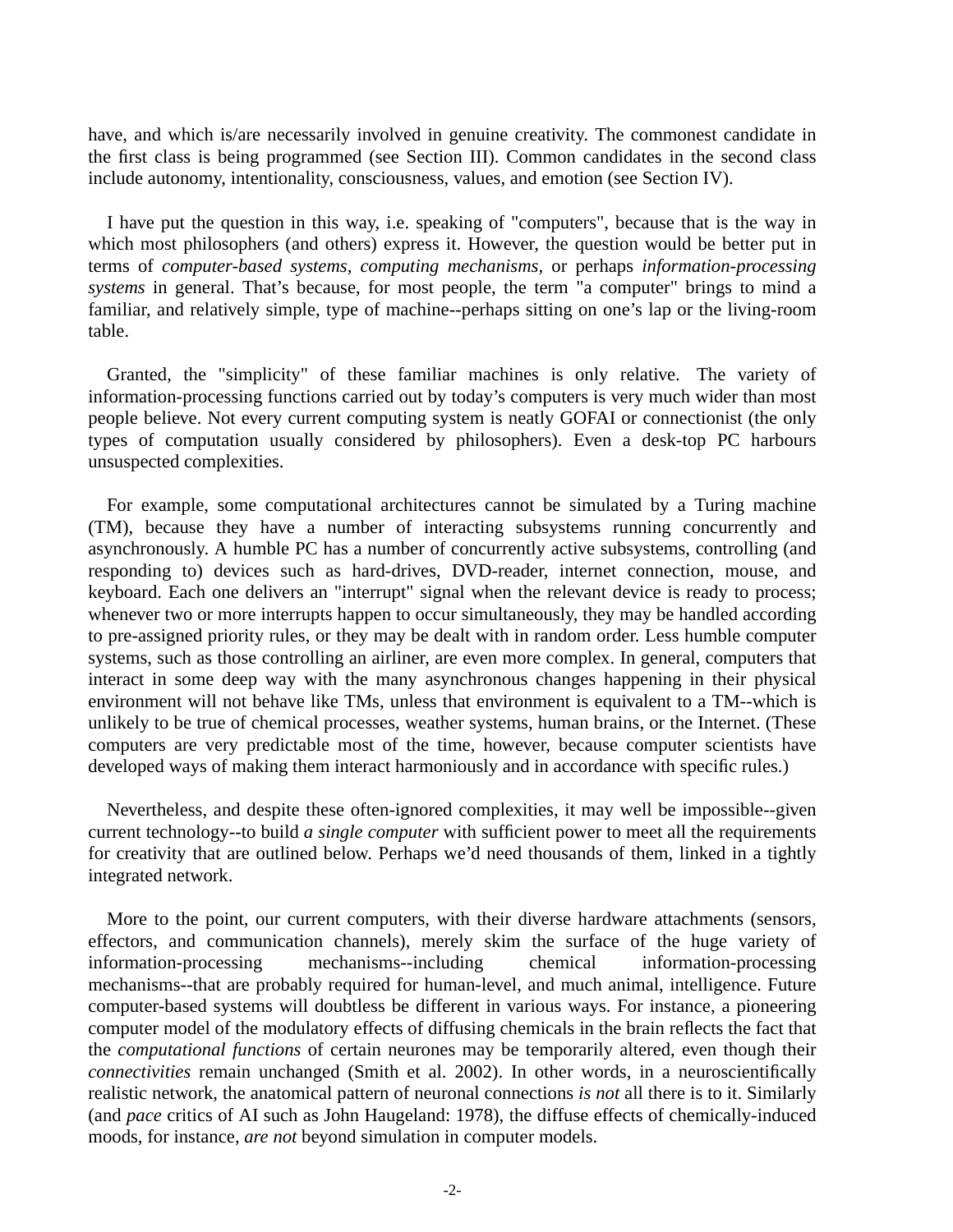In short, the widespread sceptical intuitions about the creative limitations of computers *as we now know them* may well be largely correct. But they need not apply to all possible computerbased systems.

In Sections III to V, I address some of those sceptical intuitions. But first, we need some clarification of the notion of creativity.

#### **II: What is creativity?**

I said, above, that the denial of computer creativity can mean two different things. I should rather have said that it can mean *many* different things. For there is no universally accepted definition of creativity.

That's not surprising. Most concepts cannot be given hard-and-fast definitions that capture all the sub-varieties, and that make no arbitrary decisions about near-misses and borderline cases. To understand the concept, then, we need to focus on the similarities and differences between those varieties, near-misses, and borderline cases. In other words, dichotomous questions asking "Is this an X, *yes or no?",* and essentialist disputes about "What is X, *really?"* are usually misguided (see Sections IV and V).

However, if quibbling about spurious dichotomous distinctions is a waste of time, comparing alternative definitions is not. For it helps us to map the logical geography of the concept--or, better, the phenomenon--in question. The possible candidates for the attribution of *creativity* differ from each other in at least as many ways as do instances of *game,* or *chair* (Wittgenstein 1953). As a result, what people understand by the term--when they do try to give a hard-and-fast definition--can differ on a number of dimensions.

Some people, for instance, use it to mean the production of novel ideas and/or artefacts- *whether or not* these are valuable in any way, and (if so) *whether or not* their originator recognizes their value. On this view, a schizophrenic's word-salad is creative purely on account of its novelty. Its potential (for third-party use) as a source of poetic imagery is irrelevant--as is the person's own inability to recognize, and value, that potential. Likewise, Johannes Kepler is here seen as being no less creative when he declared his new idea about non-circular planetary orbits to be "a cartload of dung" than when, several years later, he realized its value ("Oh, what a foolish bird I have been!").

Others do include a value criterion (with or without a requirement that the originator recognize that value), so that mere novelty isn't enough to qualify for creativity. This implies that the identification--and explanation--of creativity is not a purely scientific matter. For science makes no value judgments. To be sure, it might be able to explain why we accept certain values: evolutionary psychology suggests why there is such a widespread tendency to prize shininess, for instance (Coss and Moore 1990; Coss 2003: 86-90). But showing that a feature is very useful for certain purposes (e.g. for life and/or evolutionary survival) is not, in itself, to show that those purposes are indeed valuable.

The value/s concerned in our judgments of creativity range very widely. Most are differentially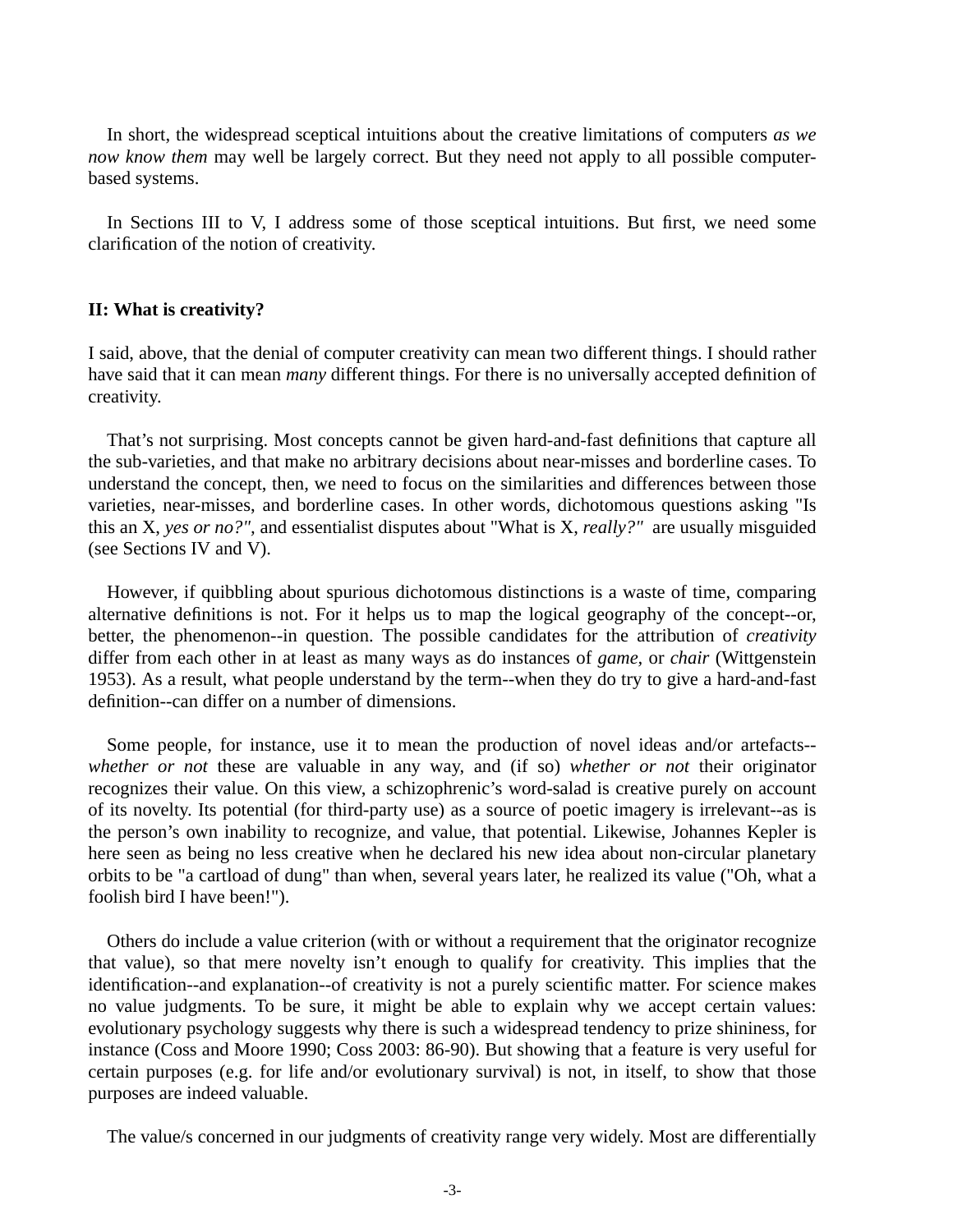accepted by distinct social groups, so that disagreements on attributions of creativity arise accordingly. Some are relatively long-lasting, whereas others are subject to quick-changing fashions. Moreover, many are domain-specific: the values considered appropriate to judgments of creativity in physics, say, differ from those applied in painting, or poetry. Whether any values (symmetry, perhaps?) are universally accepted, and/or applicable to domains as different as physics and art, is a further contentious question (see Boden 2006: 8.iv.b).

Yet other people interpret "novelty" very strongly, so that if it turns out that Bloggs had the idea in question before Robinson did, then Robinson's idea wasn't truly creative after all. And as for Bloggs and Robinson themselves, some philosophers insist that no individual should be marked out by this honorific, because creative ideas arise within human groups (some of whose members are systematically overlooked in attributions of creativity, or even "discovery": Schaffer 1994).

Finally, if one takes the terms *ideas* and *artefacts* literally, then biological evolution cannot properly be called creative. Yet it's often regarded as a hugely creative process.

In short, the concept of creativity is highly slippery. Since it is used in so many very different ways, discussions often founder because the discussants are talking at cross-purposes. As remarked above, none of these can be pronounced "right" or "wrong": all reflect some aspects of the phenomena being discussed. Neverthless, it will be helpful here to pick one reasonably clear definition of the concept, with which to structure the argument.

My own definition sees creativity as the ability to generate creative ideas (a shorthand term, which includes artefacts)--where a creative idea is one that is *novel, surprising, and valuable.* We've just seen that "valuable" can be given multiple interpretations. But the other terms, also, have more than one meaning: "novel" has two, and "surprising" has three.

First, an idea may be new *to the originator;* in that case, it is psychologically creative (Pcreative, for short). Or it may be, so far as is known, new *to the whole of human thought:* in that case, it is historically creative, or H-creative. Clearly, P-creativity includes H-creativity, because a historically new idea must also be new to the individual concerned. H-creativity is the more glamorous phenomenon, and (as noted above) is sometimes assumed to be essential to creativity properly so-called. For our purposes here, however, P-creativity is the more interesting. That's because it leads us to consider the psychological mechanisms that underlie originality--and which may, or may not, be simulated or even instantiated in computers.

Those mechanisms underlie the second aspect of my definition, namely, *surprise.* Phenomenologically, there are three types of surprise that we may feel on first encountering a creative idea (whether our own or someone else's).

One is the surprise we feel on seeing something happen which, because it is statistically unusual, we didn't expect--but which we always knew (or would have allowed, if we'd been asked) to have been possible. An example is the 100:1 outsider winning the horse-race. The second is the surprise of seeing something we didn't expect, and had never even considered--but which, once it arises, we can see to fit into some previously familiar pattern. For instance, a new painting or musical composition by an artist who has already mastered an established style. And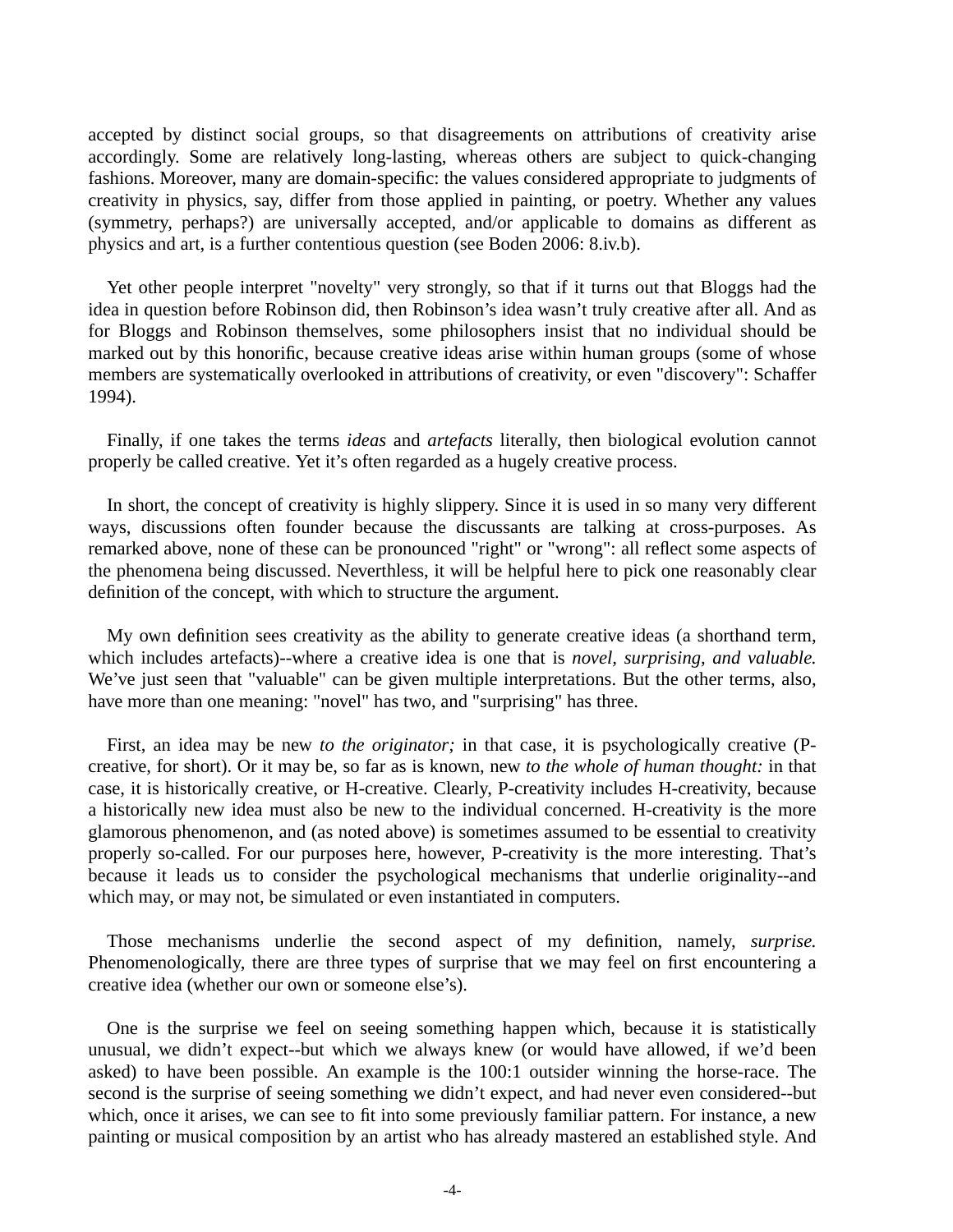third, is the shock we experience when presented with a new idea that is seemingly not just improbable and/or unexpected, but downright *impossible.* (Closed-ring molecules, for instance, at the time when molecules were still thought of as being open strings.)

These three forms of surprise correspond to three types of creativity, generated by different psychological mechanisms (Boden 2004). The first is *combinational* creativity, which involves the unfamiliar juxtaposition of familiar ideas. (Think of poetic imagery, musical "quotations", or visual collage.) The generative processes, here, are those of associative memory.

The other two types of originality are closely related, since each springs out of a previously accepted style of thinking, or conceptual space. In *exploratory* creativity--which, on a first encounter, elicits the second type of surprise distinguished above--some familiar style/space is explored by generative processes that construct novel structures informed, and limited, by the constraints defining it. (Think of a novel fugue, or the synthesis of a new molecule within a known chemical family.) Sometimes, the exploration is deliberately aimed at discovering and/or exhibiting individual constraints, and even at testing their limits. Those sorts of exploration can be done not only by the creator, but by the 'audience' too. This is why the (structurally-based) *surprisingness* of a Bach fugue, for instance, may continue to engage us, even though the initial *feeling* of surprise is no longer aroused.

The third type is *transformational* creativity, wherein the novel structure does not fit into any known style--and even seems *impossible on first acquaintance. Typically, transformation follows on* conscientious exploration. Pure exploration gives way to transformation when the originator alters (or drops) some previously recognized constraint or adds one or more new ones. This enables *fundamentally* new structures to be generated, which were impossible relative to the previous (untransformed) style. The psychological mechanisms concerned are both exploratory (generative) and constraint-altering--where certain classes of alteration (e.g. constraint negation) can happen to many different constraints, in many different domains.

Transformation is not creation *ex nihilo.* Some of the previous generative constraints will remain; and the novel constraints may show traces of their pre-alteration ancestors. So even the most shocking novelties will be somehow related to the old style. This relationship may not be immediately apparent, still less well understood. Acceptance of the new structures as being "valuable" may take some time, for the stylistic similarities and differences must be both recognized and tolerated. (Pablo Picasso's cubist canvas *Les Demoiselles d'Avignon* was initially rejected even by his artist friends; when it was finally exhibited a few years later it caused a public scandal.)

In other words, if one includes value within the concept of creativity, then structural change in thinking-style is not sufficient for attributions of transformational creativity. Fresh judgments about value are required, since (by definition) some previously accepted/valued constraints will have been ignored. And some of the new value-judgments may depend on the extent to which the newly-transformed style can support further *exploratory* creativity of an interesting kind (see the comparison of two graphics programs in Section III).

## **III: What creativity-denying features do computers possess?**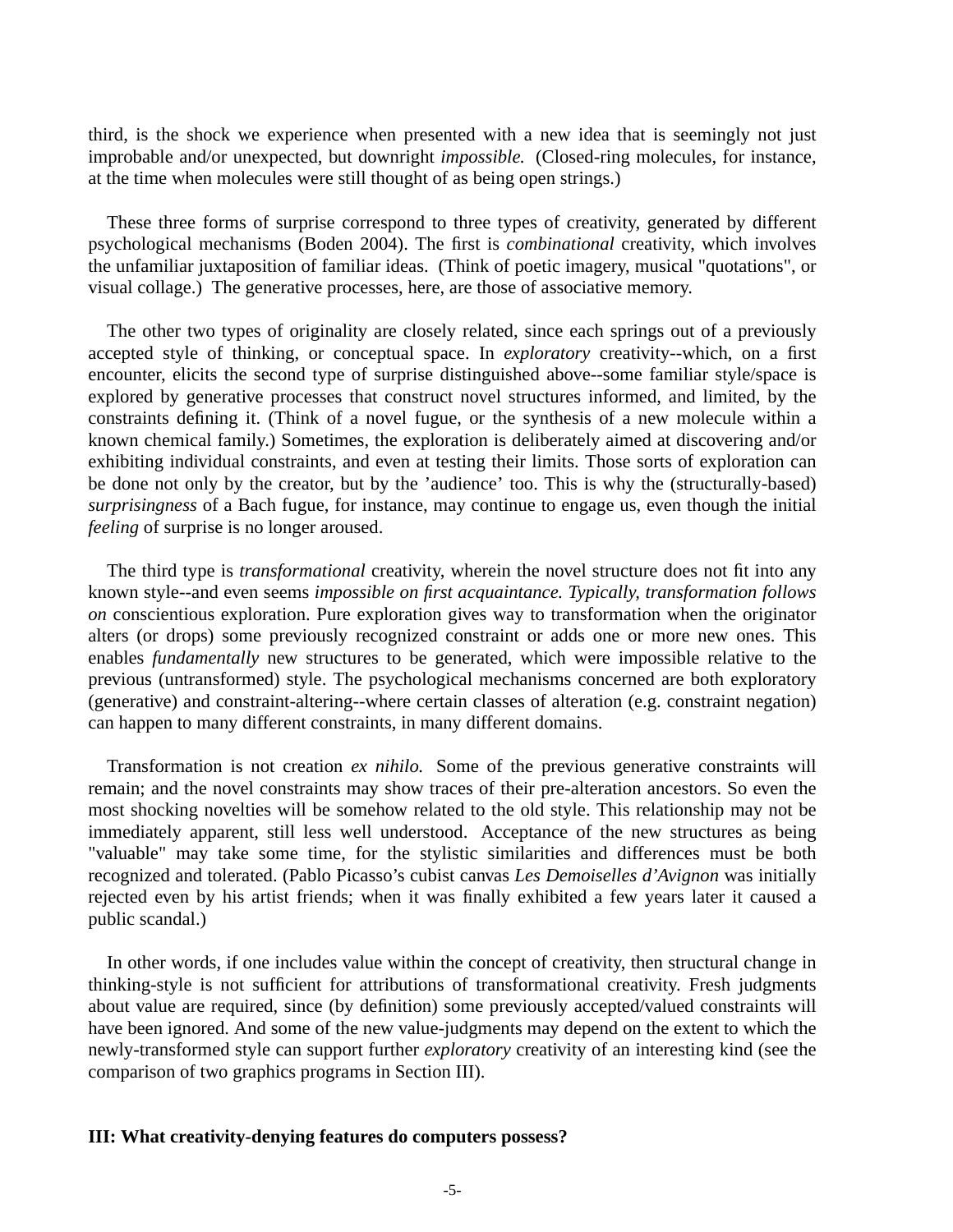It's commonly said that computer creativity is a contradiction in terms because the computer is programmed. It does what it has been told to do--or, better, *what it has been empowered to do* --by its programmer. (The qualification is needed partly because the human being often cannot predict the machine's performance. Even more to the point, the program may enable the machine--perhaps in contact with the external world, including the Internet--to learn/develop/evolve preferences very different from, perhaps even antithetical to, those of the programmer.)

In other words, being programmed is the antithesis of being autonomous--which (so this objection runs) is a necessary feature of creativity. Whatever *genuine* creativity is involved in socalled computer creativity, then, must pertain only to the human programmer.

People making this objection may allow that combinational and exploratory creativity can at least be *simulated* by computers. But they typically draw the line at transformational creativity. For this involves not just a new thought but a new way of thinking--and that, it is claimed, cannot even be simulated by AI. After all, the sceptic will say, the rules/instructions specified in the program determine the computer's possible performance, and there's no going beyond them.

That remark is correct. But what it ignores is that the program may include rules *for changing itself.* For example, it may be able to learn--perhaps on the basis of unpredictable input from the environment, or perhaps due to its self-monitoring of internal 'experimentation' of various kinds. Or, more to the point for our purposes here, it may contain genetic algorithms, or GAs (see Boden 2006: 15.vi).

GAs can make random changes in the program's own task-oriented rules. These changes are similar to the point-mutations and crossovers that underlie biological evolution. Many evolutionary programs also include a *fitness* function, which selects the best members of each new generation of task-programs for use as 'parents' in the next round of random rule-changing. In the absence of an automated fitness function, the selection must be made by a human being.

Evolutionary programming can result in *prima facie* examples of transformational AI. For example, Karl Sims' (1991) graphics program produces images that often differ radically from their predecessors, with *no* visible family resemblance. That's possible because its GAs allow not only point-mutations (e.g. changing a numeral) within single programmed instructions, but also concatenations and/or hierarchical nestings of entire image-generating programs. So the program often arouses *impossibilist* surprise in the human beings observing it.

Whether Sims' computer system could deliver transformed *styles* as well as transformed *items* is another matter. For family resemblance is the essence of style. A style is a general pattern of ideas/artefacts that is sustained over time by the people adopting it. Sims' program cannot sustain a style, because a relatively fundamental mutation may occur at any time. Indeed, human selectors who try to steer the system towards certain colours or shapes are always frustrated: sooner or later, unwanted features appear. In brief, Sims' program is almost *too* transformational. Other evolutionary programs exist which allow only minor mutations, and correspondingly minor transformations. For instance, a GA program inspired by the sculptor William Latham can generate a sustained visual style (Todd and Latham 1992). However, this is new-ish rather than new, being highly reminiscent of the style of its human programmer/selector.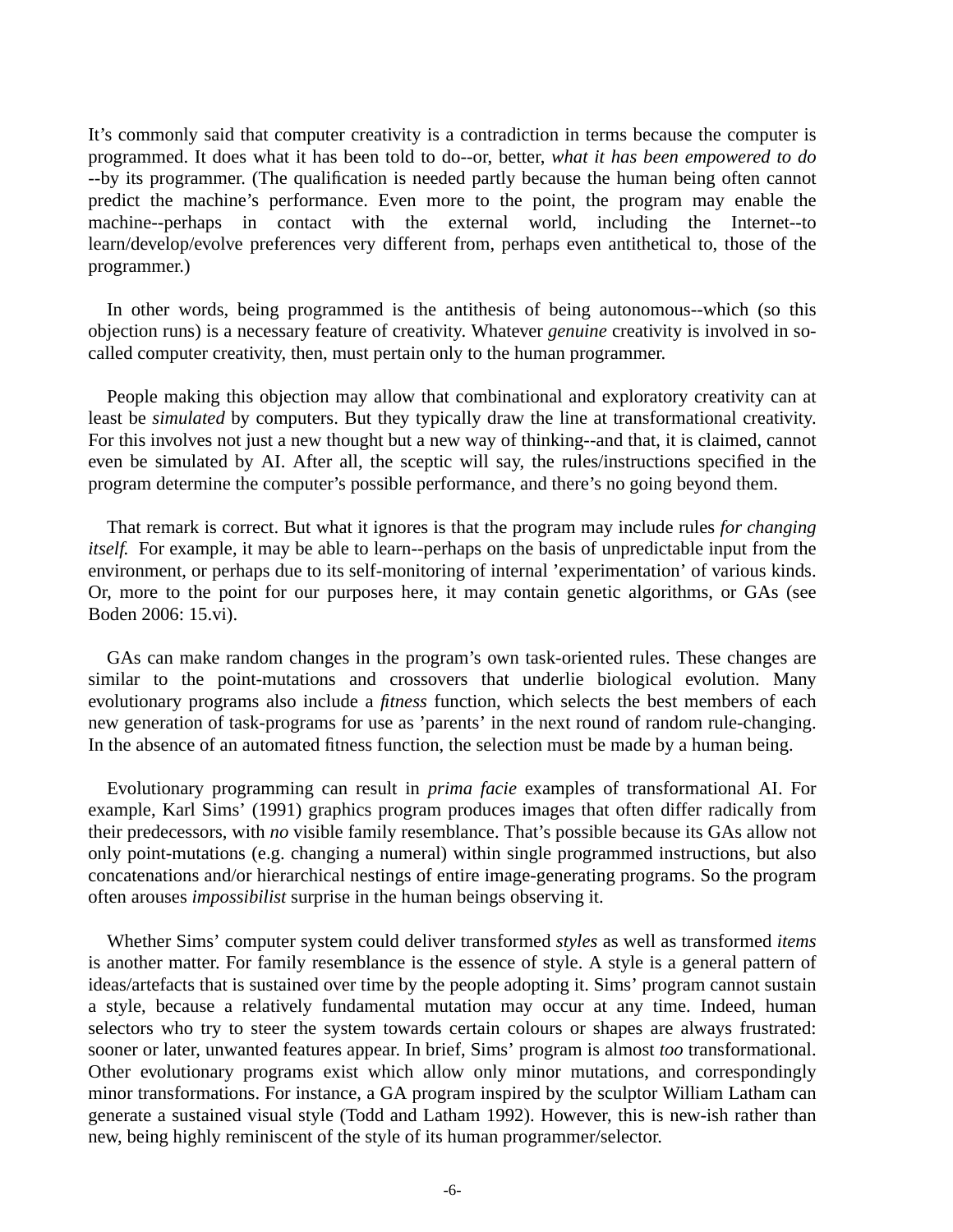I said that various *prima facie* examples of transformational AI involve evolutionary programming. Why that cautious *"prima facie"?* Sims' program, after all, does generate radically transformed images. And Latham's program generates new-ish visual styles. Moreover, many highly efficient algorithms have been automatically evolved from *random* beginnings (for an early example, see Hillis 1992). If that's not transformation, what is?

Well, the objection here is a variant of the familiar argument that *A computer can do only what its program tells it to do.* It is posed by people who take the biological inspiration for evolutionary programming seriously (Pattee 1985; Cariani 1992; see also Boden 2006: 15.vi.c). They point out that programs are abstract systems, and as such are logically self-contained. Even evolutionary programs, like those discussed above, are essentially limited to the possibilities inherent in the GAs and other rules supplied by the programmer. Genuine, truly radical, transformations can arise in an evolving system, these objectors argue, only if it interacts *physically* with actual processes in the outside world.

Their favourite example concerns the origin of new organs of perception. They allow that once a light-sensor has arisen in a biological organism, it can become more powerful as a result of genetic mutations that can be approximated in AI programs. So an inefficient computer-vision system might, thanks to GAs, evolve into a better one. But the *first* light-sensor, they insist, can arise only if some mutation occurs which causes a bodily change that happens to make the organism sensitive to light for the very first time. The light--considered as a physical process--was always out there in the world, of course. But only now is it 'present' for the organism. One might say that only now has it passed from the world into the environment. That acceptance of light as part of the organism's environment depends crucially on physical processes--both in the world and in the living body. And these processes (so the argument goes) have no place in AI.

These sceptics (and many others) assume that AI is either simulation in a purely virtual world, or abstract programming that defines all the interactions that can happen between program and world--as in computer vision, for example. It follows, they say, that the generative potential of a computer program is constrained accordingly. So although much-improved artefacts can result from evolutionary computing, no fundamentally new capacities can possibly arise. For instance, if the physical parameters foreseen by the programmer as potentially relevant don't happen to include light, then no artificial eye can ever emerge. In general, there can be no *genuine* transformations in AI.

That may be true of AI systems that are purely virtual simulations with no representation of physical parameters--as both Sims' and Latham's programs are. But (for reasons explained below) it need not be true of all virtual simulations. And it's demonstrably not true of all AI systems--in particular, of some work in so-called "embodied" AI. Indeed, recent research in this area has resulted in the evolution of *a novel sensor:* the very thing which these critics claim can happen only in biology.

In brief, a team of researchers were using a GA to evolve oscillator circuits--in hardware, not in simulation (Bird and Layzell 2002). To their amazement, they ended up with a primitive radio receiver. That is, the final (automatically selected) circuit acted as a radio antenna--a "radio wave sensor"--that picked up and modified the background signal emanating from a nearby PC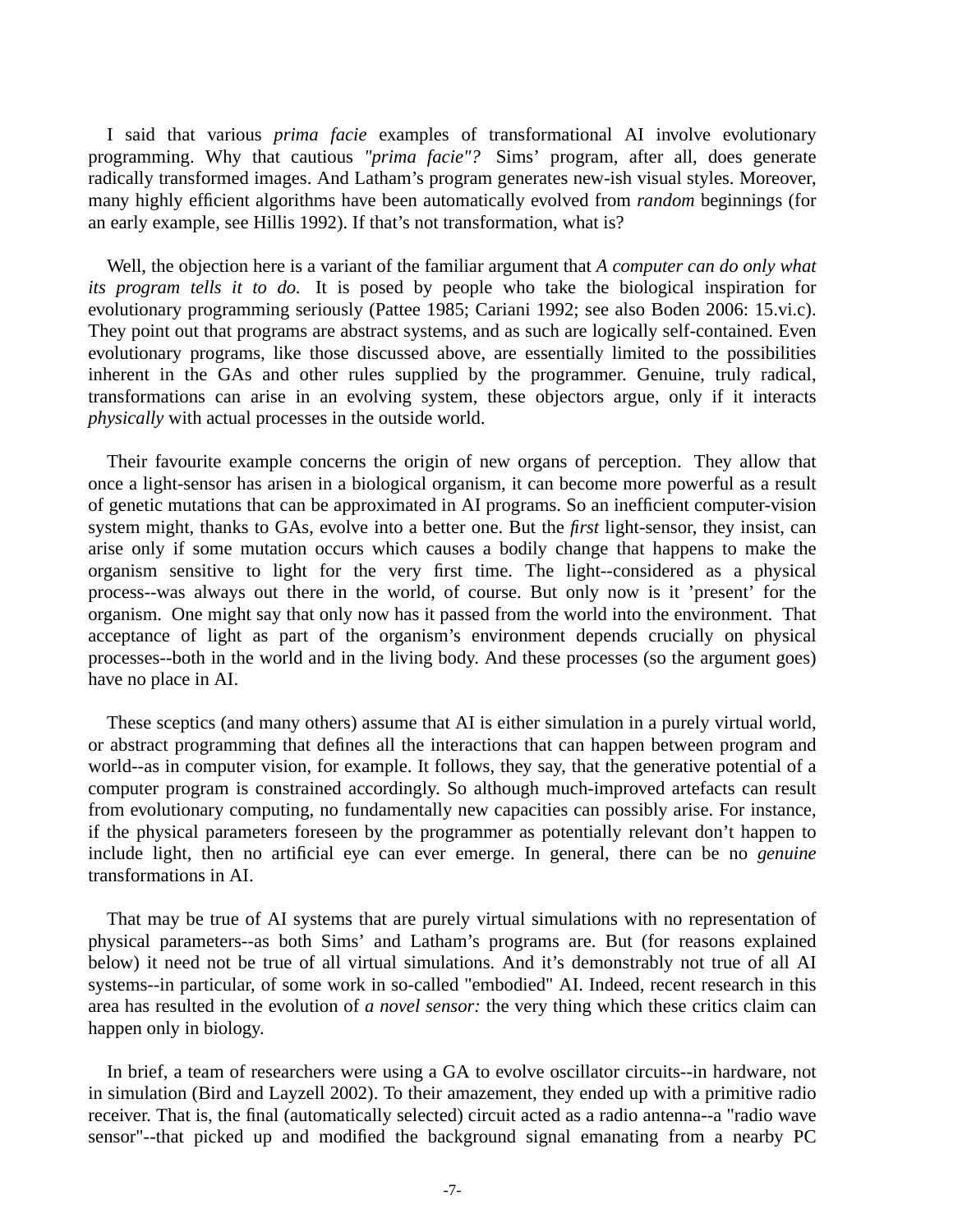monitor.

On investigation *post hoc*, it turned out that the evolution of the radio-wave sensor had been driven by unforeseen physical parameters. One of these was the aerial-like properties of all printed circuit boards, which the team hadn't previously considered. But other key parameters were not merely unforeseen but unforeseeable. For the oscillatory behavior of the evolved circuit depended largely on accidental--and seemingly irrelevant--factors. These included: spatial proximity to a PC monitor; the order in which the analogue switches had been set; and the fact that the soldering-iron left on a nearby workbench happened to be plugged in at the mains.

If the researchers had been aiming to evolve a radio-receiver, they would never have considered switch-order or soldering-irons. Nor would either of these matters necessarily be relevant outside the specific (physical) situation in which this research was done. On another occasion, perhaps, arcane physical properties of the paint on the surrounding wallpaper might have played a role. So we can't be sure that even research in *embodied* AI could confidently *aim* to evolve a new sensor. The contingencies involved may be too great, and too various. If so, doubt about (non-accidental) genuine transformations in AI still stands. But that they can sometimes happen unexpectedly is clear.

As suggested above, unexpected transformations might even happen in a *purely virtual* simulation, provided that it modelled the relevant interactions with the physical environment. For example, when Sims (1994) used GAs to evolve the anatomy and behaviour of creatures made up of 'blocks' of varying shapes and sizes, he found that some moved in lifelike ways whereas others, although equally efficient, did not. Their style (sic) of movement was hugely different from anything seen in biology--indeed, it was biologically *impossible.* On inspection, it turned out that Sims had mistakenly omitted a specific physical parameter from the simulated physics, and some creatures had evolved to take advantage of this. When he added it, and restarted the experiment, no non-lifelike behaviour appeared. So environmentally-based transformations might be in principle impossible in a purely virtual model *only if* they depend on specific features of the physical world that could never be included, because they resist algorithmic simulation.

In sum, it's true that *insofar as* a computer's performance is caused by its program, everything it does was somehow implicit in the instructions (perhaps including GAs) provided by its programmer. Only insofar as it can be affected by unforeseen events can genuinely new types of result emerge. Many of those events will be external to the system itself. However, they might be cultural/semantic as well as physical: accidental interactions with text or imagery on the Internet, for instance, might occasion creative transformations very different from what the programmer envisaged (see Boden forthcoming.) Moreover, they could also include internal events, if the system could perform information-processing internally, playing around in various ways (e.g. making novel combinations and exploring existing styles) with the structures already present in it.

### **IV: What essential features of creativity might computers lack?**

We've already seen that the concept of creativity is complex, and highly slippery. But the kinds of slipperiness identified in Section II are only part of the philosophical story here. Creativity is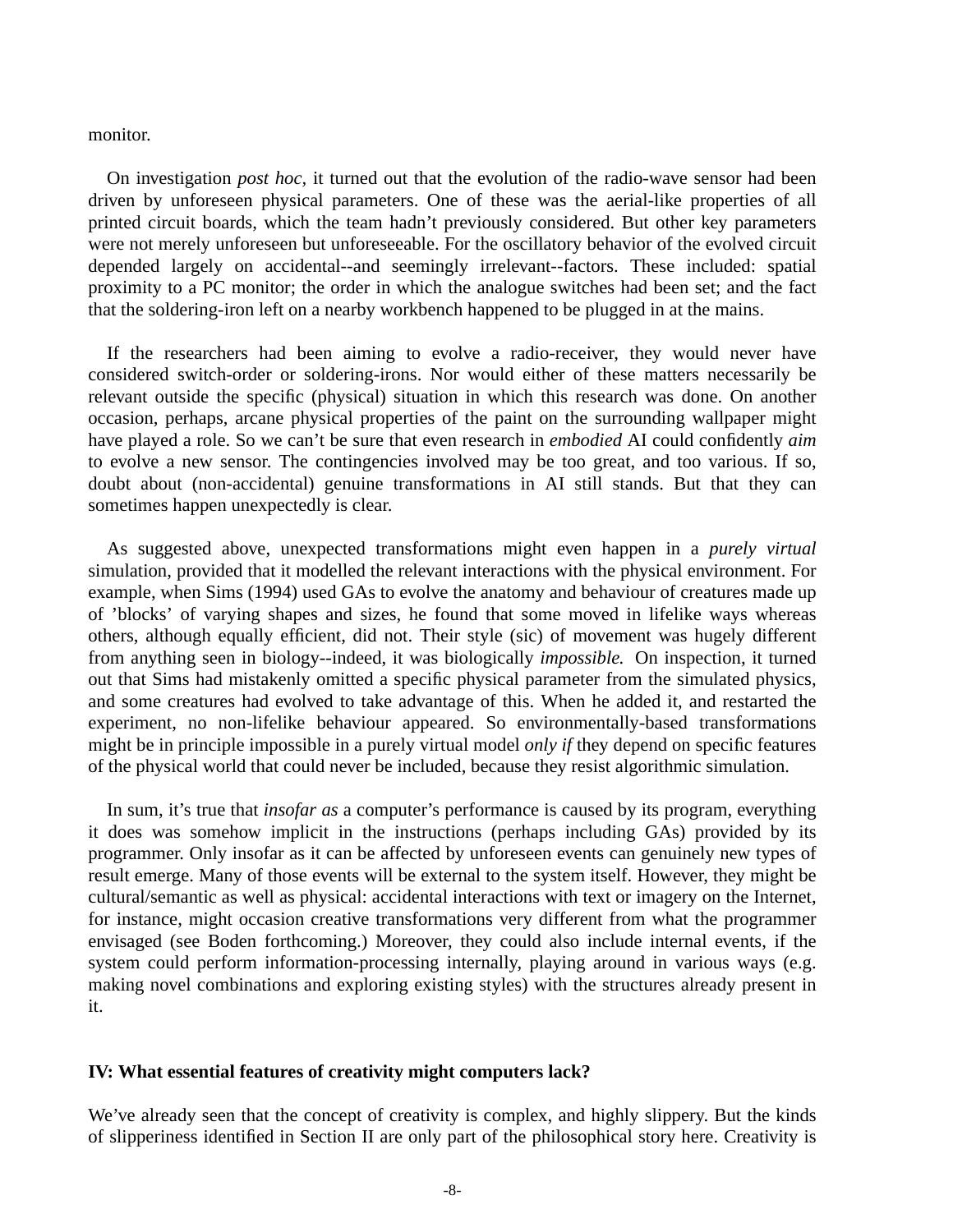normally taken to be a property of new ideas and artefacts, and/or of the people who originate them. Now, we must ask whether it involves features which computers--or, better, computerbased systems (see Section I)--lack.

Specifically, does it imply autonomy, intentionality, consciousness, value, and emotion--all of which are commonly assumed to be denied to computers?

Two different questions arise here. One (the topic of this Section) asks whether each of those concepts is indeed crucial to creativity. The other (addressed in Section V) asks whether each is indeed necessarily lacking in computers.

A cav eat: These questions are posed in essentialist terms *("crucial to* creativity", and *"necessarily* lacking"). Yet in Section I, I repudiated essentialist approaches. Hard and fast definitions, generating dichotomous distinctions, aren't available for any concept of interest, and certainly not for creativity--nor, in turn, for autonomy, intentionality, consciousness, value, and emotion. It follows that each of the questions expressed above can be misleading. Nevertheless, they will be helpful in structuring our discussion--much as focussing on a particular definition of creativity can be helpful too.

The notion of *autonomy,* or self-direction, is implicit in talk of someone's "originating" an idea. Indeed, creativity is often thought of as a species of freedom. This need not be understood (although it often is) as freedom in a strongly individual sense. We saw in Section II that some philosophers stress the social sources of originality, and are wary of ascribing the creative responsibility to individuals. (For a psychologist's defence of this position, see Csikszentmihalyi 1999.) Even so, each member of the group of interacting, and perhaps deliberately cooperating, people is assumed to share the general human property of freedom, or autonomy.

My own definition of creativity (in Section II) tacitly assumed that the novel idea was freely generated by the person concerned. Or rather, it assumed this with respect to H-creative ideas. The case of P-creative ideas is sometimes rather different. Sometimes, the origin of a P-creative idea can be predicted by a third party, or even largely brought about by their influence. Think of Socratic dialogue, for instance. Here, an idea that has never occurred to the pupil is deliberately eased into existence by the tutor. There's a real sense in which the student *was not* wholly autonomous in coming up with the P-creative idea.

In the normal case, however, the person realises the (perhaps very old and/or very widespread) idea for the first time without such direct intervention. The P-creative idea may, of course, be suggested/triggered by some environmental cue. But that's just to say that the thought isn't random--not that it isn't autonomous.

In short, all H-creativity, and almost all P-creativity, is autonomous. It's made possible partly by idiosyncratic personal experience, and partly by powerful (including meta-cognitive) information-processing mechanisms provided by evolution. The same is true of "free choice" in practical and moral reasoning (see below). In short, and despite all the many sociocultural (and physical) influences on thinking, creative ideas are freely generated.

What of intentionality (alias aboutness, or meaning)? This is, by definition, an essential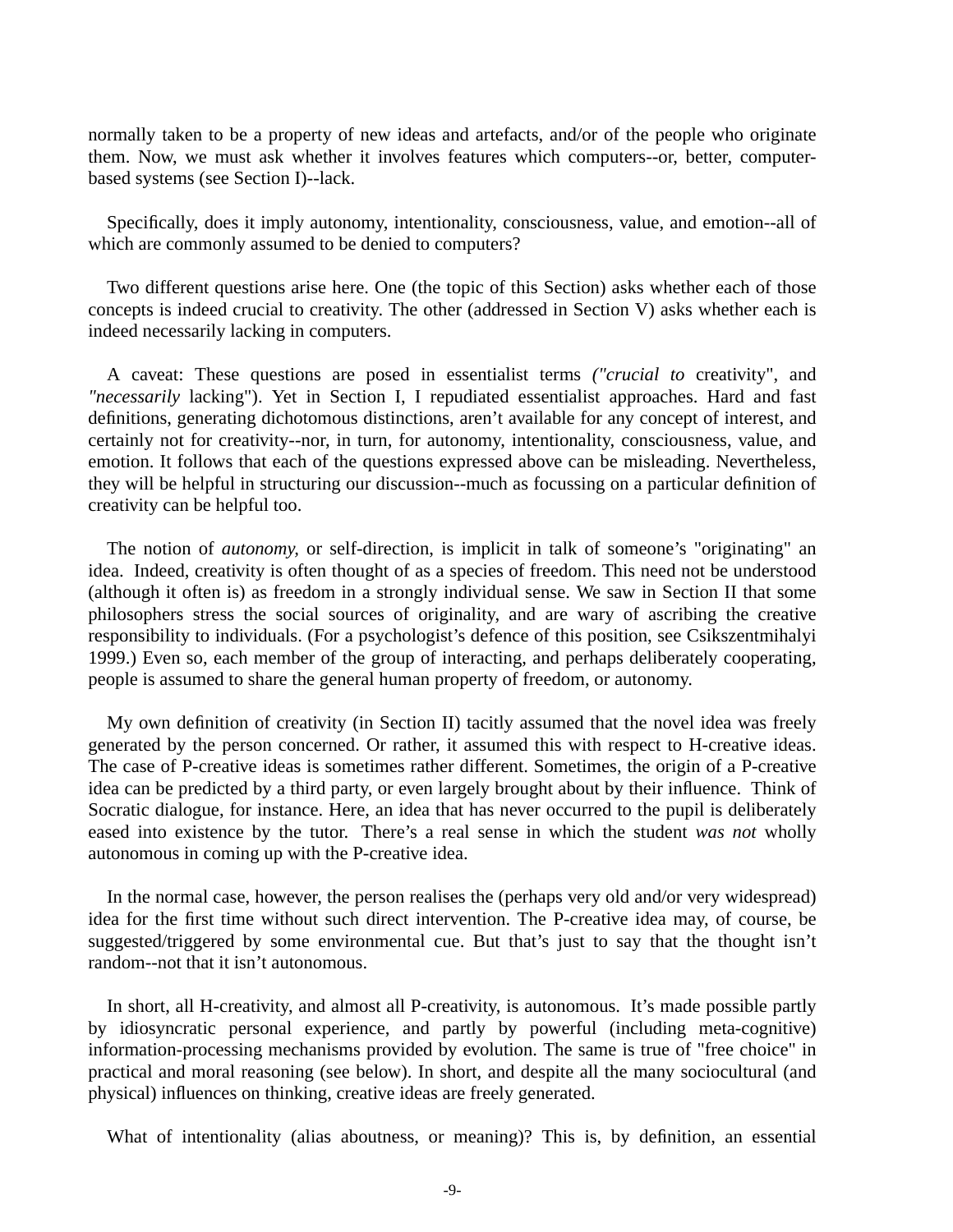property of *ideas.* And it's essential to *artefacts,* too. For an artefact is not merely a physical thing many of whose features have been caused by a human being: that description would fit a collapsed tomato, accidentally trodden underfoot. Rather, it is a physical thing whose existence and/or some of whose features have been brought about by human action--typically, by deliberate human action. (Drop the "human", here, and one could allow that artefacts might be made by the actions of chimps, or by tool-using crows: Weir et al. 2002; Kacelnik et al. 2006.)

Some artefacts, to be sure, are not brought about by deliberate action: many poems and paintings of the Surrealists of the 1920s, for example. These artists engaged in automatic writing and painted while in trance states, in order to prioritize the unconscious mind--which Andre Breton declared to be "by far the most important part [of our mental world]". Indeed, Surrealism was defined by Breton as: "Pure psychic automatism by which one proposes to express ... the actual functioning of thought, in the absence of any control exerted by reason, exempt from all aesthetic or moral preoccupations" (Breton 1969). Even if one accepts this description at face value, however, one must grant that these artefacts arise from intentional, albeit involuntary, processes--namely, unconscious ideas and/or "automatic" (but meaningful) psychological processes.

So if creativity is defined--as it usually is--by reference to ideas and artefacts, it must be intentional. (Biological evolution could not then be classed as truly creative, despite the many near-impossibilist surprises in phylogenesis: see Section II, above. For it produces new organs and new species, not new artefacts; and it does this by means of non-intentional processes.)

The third item in our list of key concepts here is consciousness. What of that? Does creativity necessarily involve consciousness?

Well, one might doubt this. For it's not only the Surrealists, with their explicit stress on the artist's unconscious ideas and automatisms, who have suggested that consciousness *is not* essential to creativity. It has long been noted that creative ideas are often generated without consciousness--much to the surprise of the person concerned.

For instance, they may 'pop up' during artistic work or problem-solving without the originator's being able to say how this happened. Or they may arise in the so-called incubation phase of creativity, while the person is consciously thinking about something entirely different, or even asleep (Boden 2004: 29-35, 256-261). Moreover, they are *always* generated without full consciousness of the processes involved. But so too are the sentences we use in everyday conversation, and the perceptual, motor, and intellectual judgments that we make. (That's hardly surprising: if all such data, on every processing-level, were consciously available, they would present a paralysing information overload.) The partial unconsciousness of creativity isn't a special case--although people often speak of it, with awe, as though it were.

Why, then, is it so widely believed that creativity requires consciousness? The reason, I suggest, is that many of the creative activities of adults (in arts, crafts, and science) are consciously monitored throughout, sometimes in a highly self-conscious way (Harrison 1978). Even more to the point, they typically involve a conscious judgment that the final idea is valuable. Indeed, that's why some people are willing to ascribe "creativity" only if the creator recognizes the value of their own idea--as Kepler, at first, did not (see Section II); and as young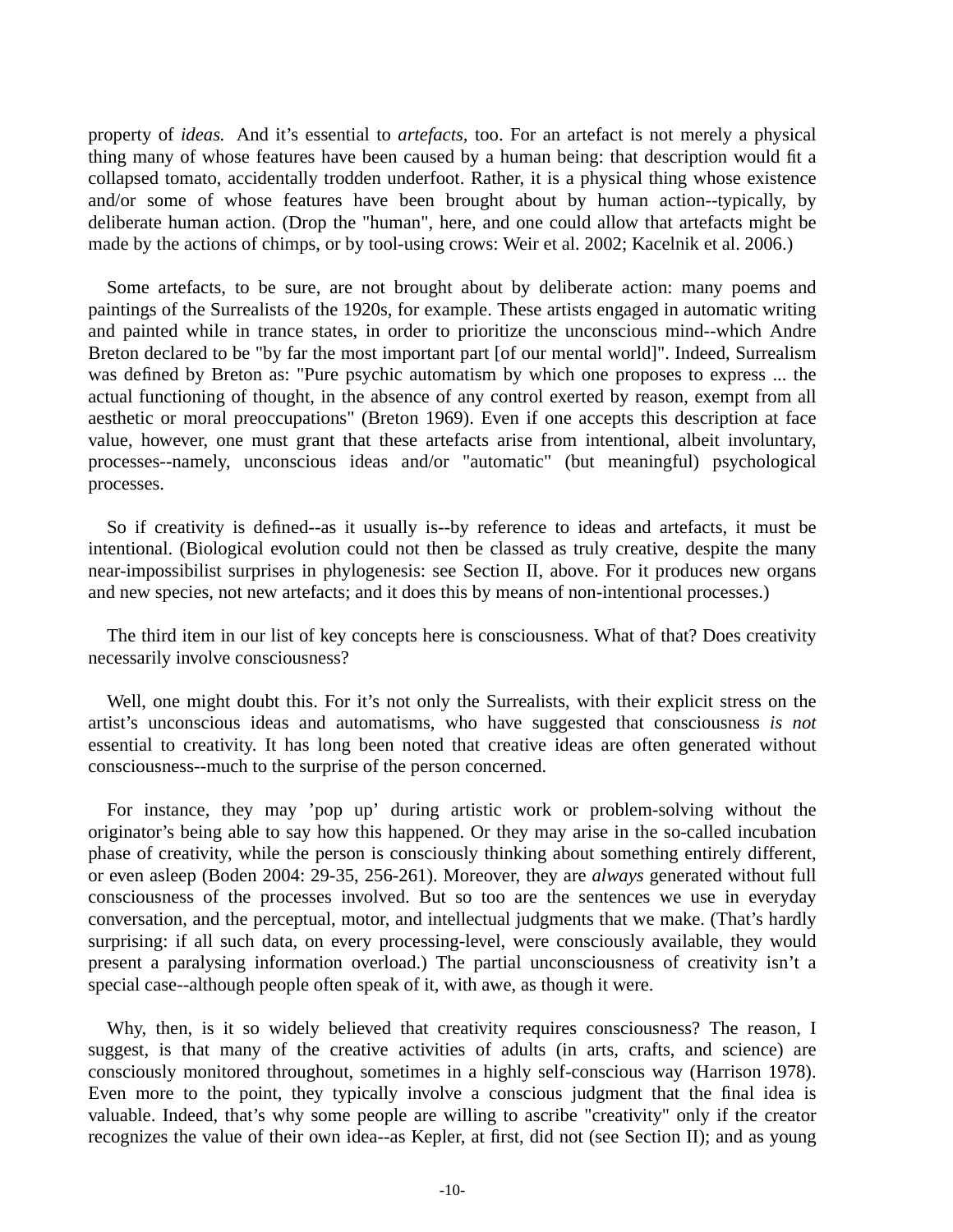children, despite their high P-creativity, in general do not. When Pablo Picasso declared proudly *"Je ne cherche pas, je trouve!",* he was denying only sustained deliberation (and error) on his part, not conscious appreciation of the *trouvaille.*

This consideration suggests that the fourth item on our list is included within the third. In other words, valuation is one of the many species of consciousness. According to the Surrealists (and their inspiration, Sigmund Freud), valuation is sometimes unconscious. But even they allowed that their unconsciously generated artworks attracted their conscious approval once they had been formed. Breton (1937: 31ff.), for instance, spoke of the artist as a vigilant watchman *(guetteur)* in preconscious waters *(les eaux pre-conscientes).* Whether or not someone explicitly includes positive value in their definition (as I do: see Section II), people discussing creativity are in practice interested only in those novel ideas which someone approves. In brief, positive value is normally treated as an essential aspect of the concept.

Similar remarks apply to *emotion,* the last item on the list. I don't know of anyone who explicitly defines creativity with reference to emotion. My own intuition, here, is that a P-creative idea might perhaps be produced, and might even be recognized as valuable by its originator, without any specific emotion being involved. If that's so, then identifiable emotions (as distinct from the positive affect involved in judging something to be "valuable") aren't strictly necessary for creativity.

However, creativity in the arts is often associated with deep, and deeply personal, emotions. A poet's, or an architect's, grief at losing a lover may inspire a masterpiece that's admired for hundreds of years. And emotions of many different kinds appear to be involved in other cases of artistic creativity. Nor is scientific creativity immune to emotion. Perhaps it's rarely driven by grief, but it's sometimes driven by jealousy, even if of a relatively superficial kind. And it's often inspired by a passionate desire for recognition or monetary gain. The selfless quest for knowledge is less common than scientists like to make out. Perhaps intellectual curiosity drove Archimedes, and led him to leap from his bath in excitement on originating his novel, and highly valuable, idea--but even he expected to be rewarded by the king.

Indeed, positive valuation normally involves some emotional tone, howsoever mild that may be. And many creative thinkers have reported strong emotions as an aspect, even a driving aspect, of their work. So creativity typically, if not necessarily always, involves emotion.

As that word "driving" suggests, an emotion *is not* purely a matter of conscious feeling. To the contrary (as we'll see in Section V), emotions involve complex mechanisms deeply embedded in our mental architecture, and are needed for scheduling activities in complex multi-motivated creatures (Boden 2006: 7.i.d-f). Grief, for example, and its gradual assuagement through mourning, involves obsessional memories, sudden interrupts, and frequent distractions of goaldriven activities. However, it also involves intense feelings of sadness, desolation, and loss. It is these conscious aspects of emotion, or emotional qualia, which people normally have in mind when they speak of emotions in creative thinking. In the context of our discussion, then, emotion--like value--is a species of consciousness.

In sum: autonomy, intentionality, and consciousness (including valuation and emotion) are indeed--with minor qualifications--typical of creativity. It's not surprising that philosophers of an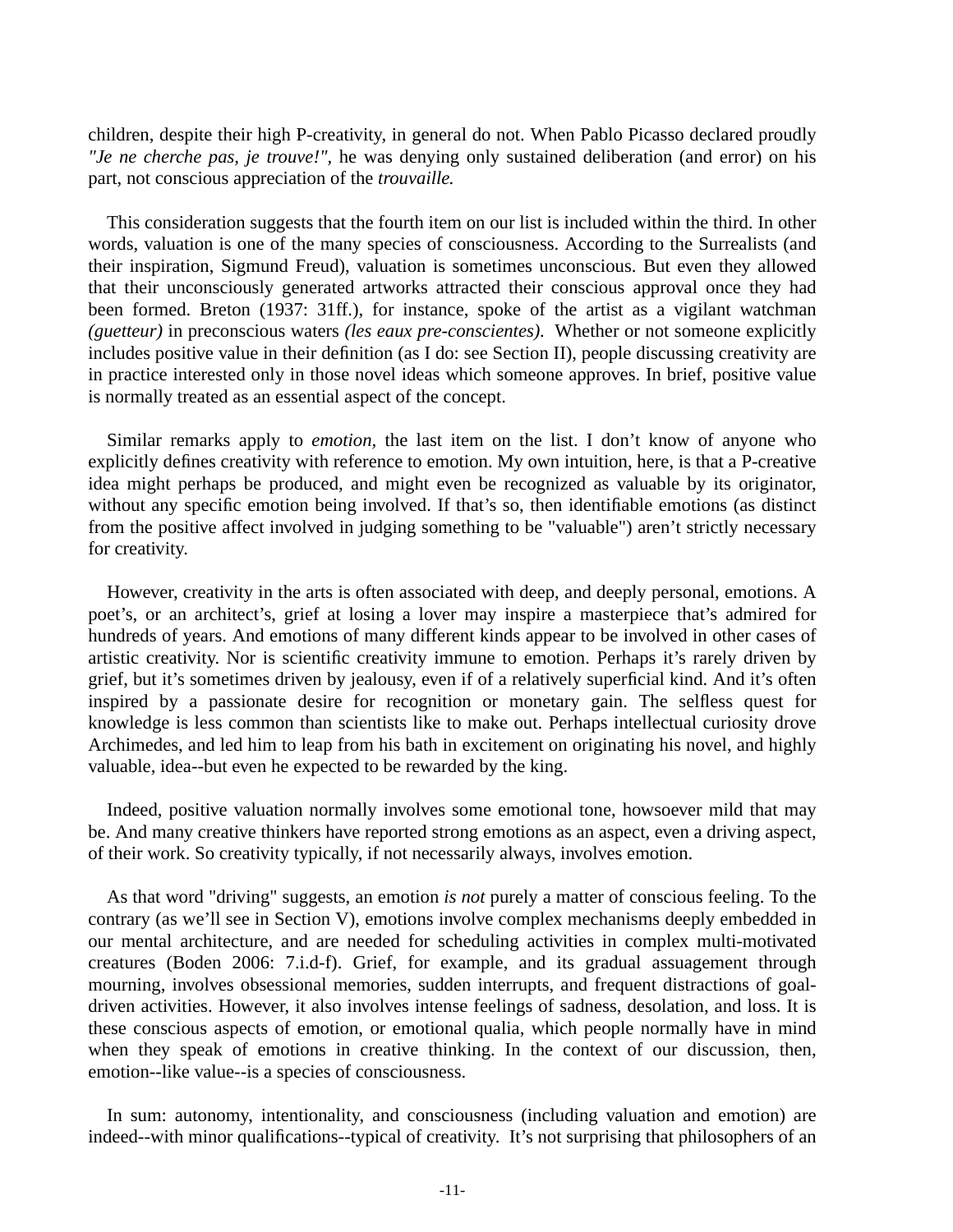essentialist disposition regard them as *essential* to creativity.

### **V: So could a computer really be creative?**

To ask whether a computer could "really" be creative is to ask whether any of the concepts considered in Section IV is forever barred to computers (or to computer-based informationprocessing systems). The answer is clear in only one case: that of autonomy.

The presumption of autonomy as a *sine qua non* of creativity is what drives the objection that a computer can do only what its programmer tells/enables it to do. That objection was broadly accepted above (in Section III)-- *although* it was also pointed out that a computer's performance may be unpredictable, and may even involve the development of values/preferences very different from those of the programmer. So we must allow that, *in that strictly limited sense,* no programmed system can be truly autonomous. In that sense also, then, computers cannot be truly creative either.

This claim might be challenged on the grounds that some AI scientists--and some computer artists, too--actually make a point of describing their systems as "autonomous". In saying this, they are highlighting certain interesting features of the ways in which their machines function. That is, they are all (reasonably) distancing their computer's performance from an unalterable program written by a human programmer, and thus (reasonably) asserting some degree of independence on the machine's part. But they are not all focusing on the same features, so are using the term "autonomous" in three very different senses, to denote distinct types of processing--only one of which is at all analogous to human freedom (Boden 2010).

Fortunately, we need not enquire, here, just how close that analogy is--"fortunately", because the concept of freedom is itself highly contentious. Like most cognitive scientists, I interpret it in computational terms, as marking a particular type of cognitive/motivational complexity (Boden 2006: 7.i.g; Dennett 1984). Some philosophers would regard this view as not merely mistaken, but profoundly absurd (see below). Yet if we allow, as argued in Section III, that programmed systems do not possess autonomy--because the program, *even if* it's one which bears some resemblance to human freedom, was originated by a human being--that philosophical disagreement can be ignored.

Comparable philosophical disagreements arise with respect to the other key concepts here, however. And they cannot be sidelined so quickly. Intentionality and consciousness (and values and emotion, too) are hugely controversial. Indeed, they are so problematic that we don't understand them well enough to be able to ask the question about "real" creativity sensibly, never mind answer it.

Some philosophers will disagree. They deem it obvious, even near-axiomatic, that computers lack these key properties. This is true of writers in the broadly neo-Kantian tradition, from phenomenologists to postmodernists--recently, including some analytical philosophers too (e.g. McDowell 1994; Morris 1991; 1992). Martin Heidegger, for example, glossed intentionality and consciousness as *Dasein,* which he ascribed only to human beings. For orthodox Heideggerians, even non-human animals lack *Dasein* (a point disputed by some of his more scientifically-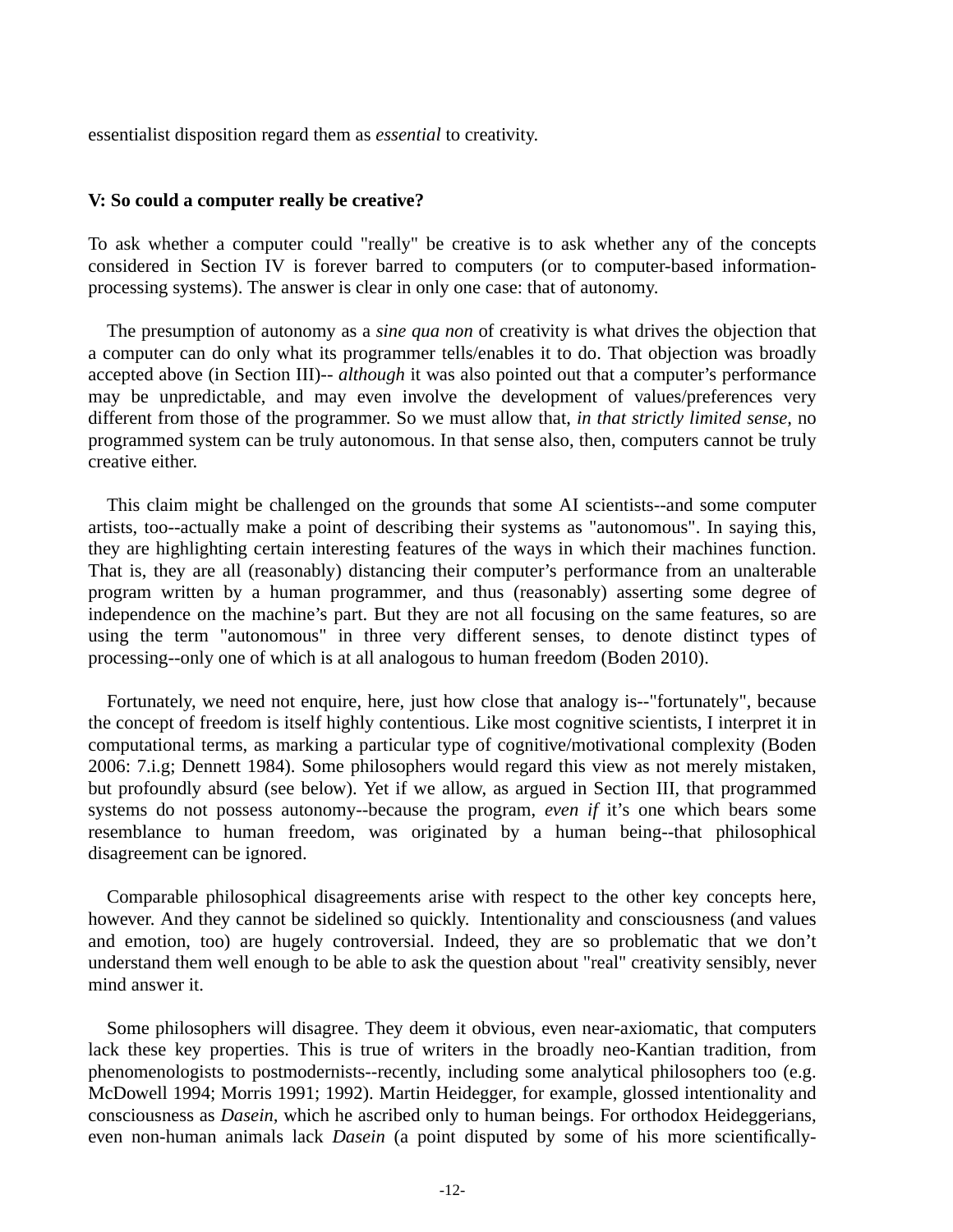minded followers--Wheeler 2005: 157-160). The notion that it could be possessed by computers is rejected by neo-Kantians as *a fortiori* absurd. So is the notion that intentionality could ever be explained by science--even by evolutionary theory and/or neuroscience. They argue that intentionality is the ground of all our conceptual thought, science included, so a naturalistic psychology is impossible (Boden 2006: 16.vi-viii).

Notoriously, the split between neo-Kantian and naturalistic/empiricist views is the deepest split within Western philosophy. That's true *even though* analytically trained philosophers now take neo-Kantianism more seriously than they did twenty years ago (cf. Williamson 2007). Not only does it affect discussion on all philosophical questions (cf. Blackburn 2005), but it cannot be definitively settled: there is no knock-down argument on either side.

Jerry Fodor, responding to John McDowell's version of the anti-naturalist position, declared that McDowell was "as good a contemporary representative of this philosophical sensibility as you could hope to find", but insisted that: "it's all wrong-headed. Science isn't an enemy, it's just us" (Fodor 1995: 8). Praising McDowell's book for raising "a number of our deepest perplexities", he defiantly added "Which, however, is not to say that I believe a word of it" (Fodor 1995b: 3). Notice that telltale expression, *I [don't] believe a word of it:* Fodor was admitting that he couldn't actually disprove McDowell's account. Certainly, he had identified several aspects of McDowell's core concept of "second nature" that he felt were mistaken, unjustified, or merely metaphorical. (What is it, for instance, to "resonate" to meaning?) And he'd offered his own, alternative, claims. But even the supremely self-confident Fodor didn't suggest that these were strictly provable.

One brave--or perhaps foolhardy?--philosophically-minded computer scientist, Brian Cantwell Smith (1996), has tried to bridge the gap by rolling intentionality and computation together within his basic metaphysical definition. The philosopher Haugeland is quoted on his dustjacket as saying: "Smith recreates our understanding of objects essentially from scratch--and changes, I think, everything." If Smith is right, then that is true. But it's by no means clear that he is right. (My own view is that Smith helped himself to the "dynamic flux", his version of Kant's noumenal world, without proper licence--see Boden 2006: 16.ix.e. He claims that he's pulled this concept up by its own bootstraps, in his final 60 pages, to form a "constructivist" metaphysics of objects and intentionality--cf. also pp. 188f. But it seems to me that he begs this fundamental philosophical question instead of answering it.)

Nor is this naturalist/neo-Kantian split the only problem here. On each side of the split, people disagree among themselves. The naturalists, for instance--whom I, like Fodor, believe (sic) must be basically correct--offer several radically different accounts of intentionality.

A few, like Smith, offer highly eccentric theories wherein intentionality and/or information is made metaphysically basic--i.e. not confined to minds, whether human or animal (e.g. Chalmers 1996). But even the less eccentric approaches vary significantly. For example, some naturalists define intentionality as a causal phenomenon (Dretske 1984, 1995), others gloss it as computational (Sloman 1986, 1987b), while yet others see it as somehow rooted in biological evolution (Dennett 1969; Millikan 1984; Papineau 1987).

None of these positions is free of difficulties. The evolutionist Ruth Millikan, for instance,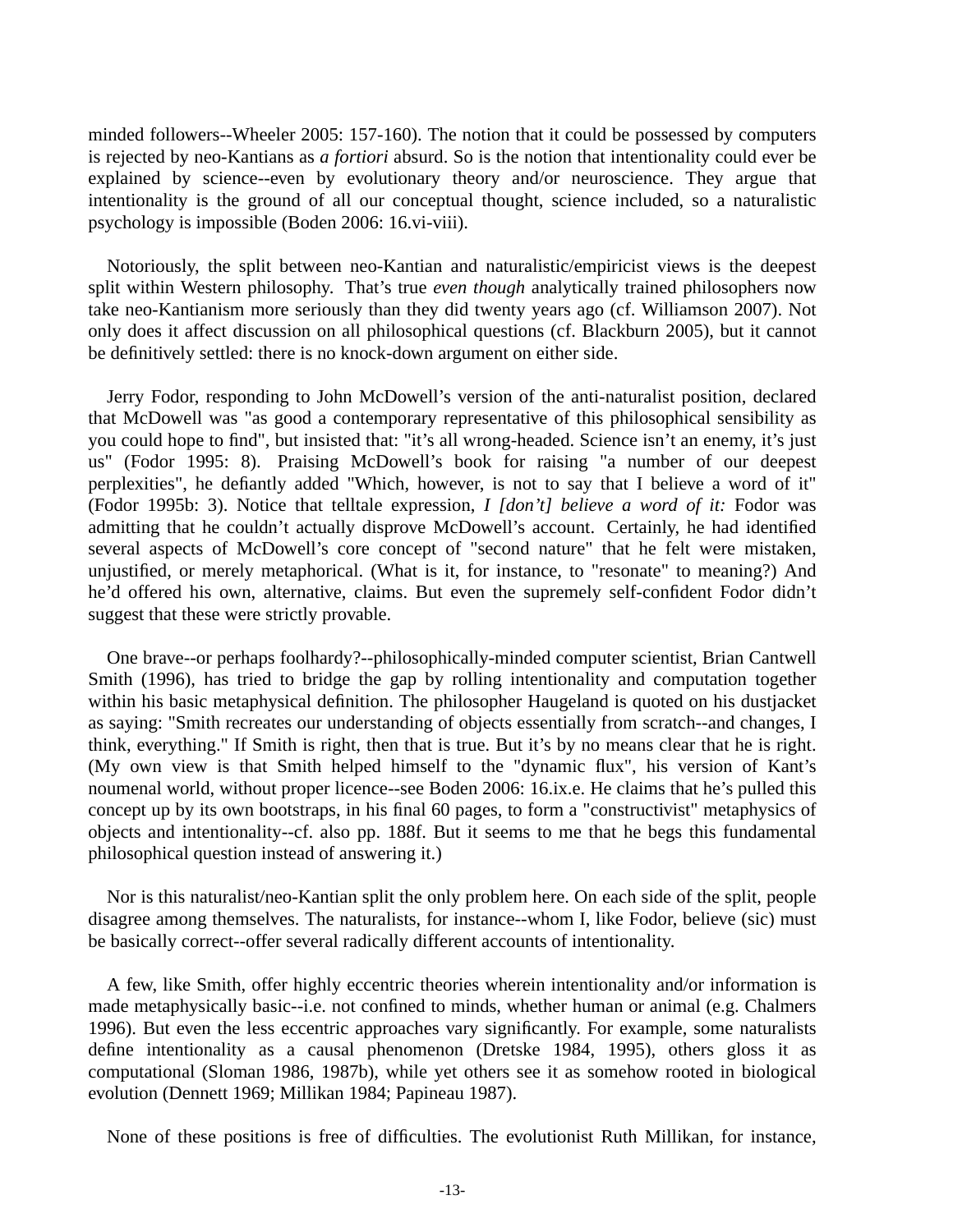argues that a miraculously assembled molecule-for-molecule replica of a person (the so-called "swamp-man"), with causal powers identical to those of a real human being, would lack intentionality. Although the swamp-man's verbal responses would be just like ours, his/its words would lack all meaning--simply because he/it had been nano-assembled, not biologically evolved. My own view (as someone sympathetic to Millikan's approach) is that this highly counter-intuitive claim cannot be contradicted but may be ignored, much as in practice we ignore the theoretical possibility--according to statistical thermodynamics--of there being, if only for a split second, a snowball in Hell. Nevertheless, it must be admitted that swamp-man is something of an embarrassment. And swamp-man isn't the only problem. Causal theories of intentionality, for instance, have difficulty accounting for non-veridical content. In short, there is no theory of intentionality which satisfies all naturalists.

But at least those disputatious philosophers can understand each other. The situation is even worse with respect to consciousness. Not only do the naturalists and neo-Kantians locate it on opposite sides of the split, asking very different questions accordingly, but those gathered within the naturalist camp are far from mutual intelligibility, never mind agreement (Boden 2006: 14.xxi; 16.iv.b). This is especially true with regard to what David Chalmers (1996) has called the "hard" problem, namely, the analysis/explanation of conscious sensations, or qualia.

The competing naturalist accounts of consciousness include a number that are expressed in relatively traditional terms (e.g. Block 1995, 2001; Searle 1992), and even more that appeal to science. Some recent analyses lean heavily on neuroscience (e.g. Baars 1988, 2001; Dehaene and Naccache 2001; Edelman and Tononi 2000; Edelman and Seth 2009), while others are based in speculations about quantum physics--thus inviting the charge of attempting to solve one mystery by citing another (e.g. Chalmers 1996; Penrose 1989, 1994; Walker 2000). One philosopher of strong scientific sympathies argues--a position that is possibly correct, but in my view unnecessarily defeatist--that the mystery here is permanent, because the human mind simply lacks the cognitive capacity to achieve a scientific understanding of consciousness, much as dogs lack whatever's needed to understand language or physics (McGinn 1991).

Besides all those candidates is a clutch of scientificially-influenced theories which strike many people, including other naturalists, as even more counter-intuitive than swamp-man. They're regarded as especially bizarre, even as unintelligible, when they're applied to qualia. These are the various computational theories of consciousness. Not all of them focus on the key question of this Section, namely, whether there can be such a thing as "machine consciousness" (Holland 2003). However, anyone who offers a computational account of (any aspect of) human consciousness must admit that suitably similar computer-based information-processing systems could, in principle, be conscious too.

Two of these theories are especially interesting: the analyses of human and animal consciousness developed over many years by Marvin Minsky (1985, 2006) and by Aaron Sloman (1999, 2000, 2010a,b; Sloman and Chrisley 2003). Both focus on the computational architecture of the mind as a whole, and they are similar in a number of ways. But Sloman's account is more systematic than Minsky's (and is closely related to his discussions of philosophical problems such as cause, freedom, possibility, reference, and intentionality).

Sloman points out--what is often stated, but also often forgotten--that the noun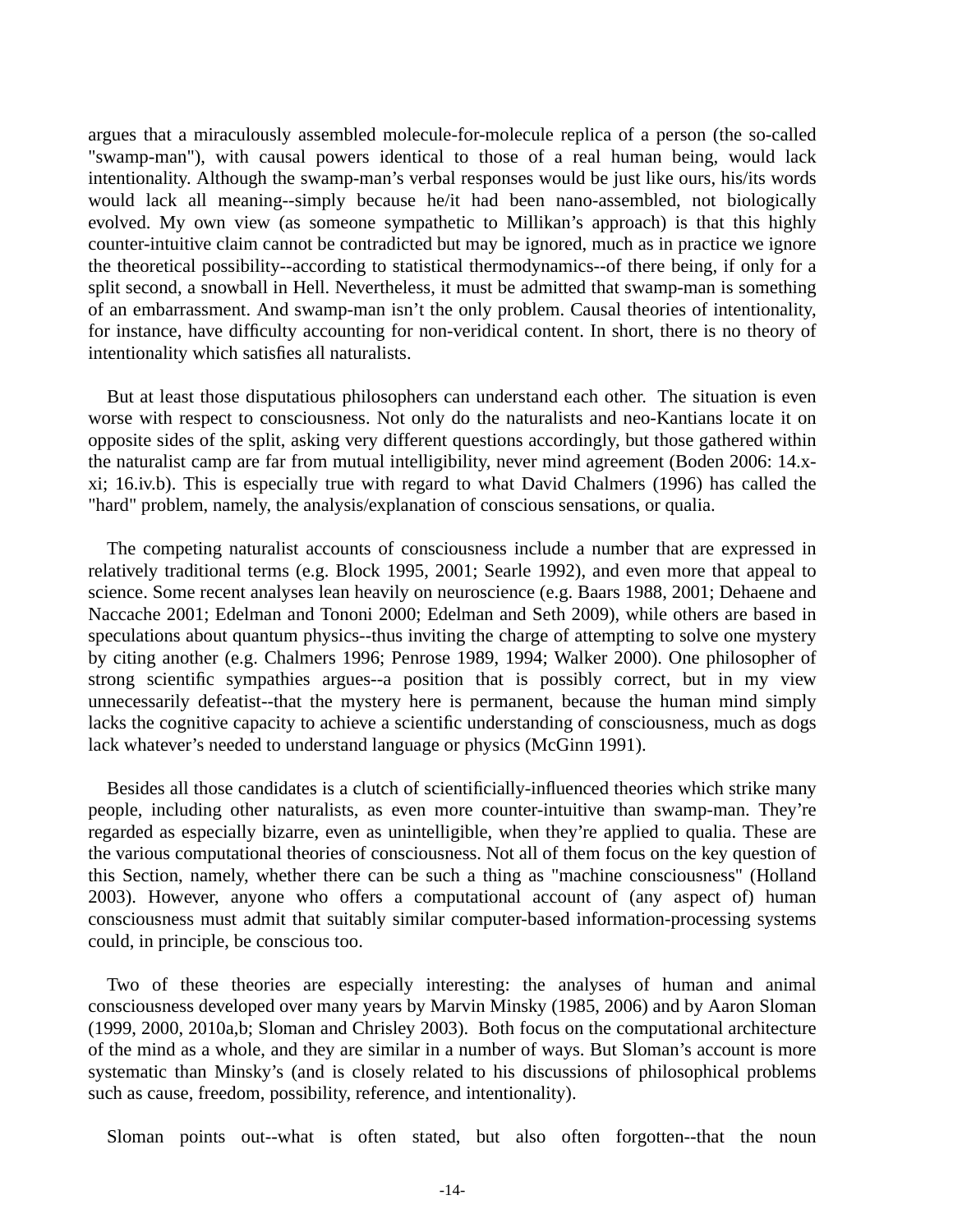"consciousness" is highly misleading. We'd do far better to consider cases where a subject is "conscious of" X or Y. There are many such cases, in both humans and animals, which differ considerably from each other. They don't differ merely in intensity, and nor do they fall on a continuous spectrum. Rather, they differ in their essential computational structure. In other words, the multitudinous varieties of consciousness are aspects of the multi-dimensional virtual machines which we call minds.

Like virtual machines in computers (Sloman argues), these aspects of mind are real, and have real causal effects. Qualia, for example, are internal computational states that have various effects on behaviour and/or on other aspects of the mind's information processing. They can exist only in virtual machines of significant structural complexity (he outlines the types of computational resources that are required). They can be accessed only by some other parts of the particular virtual machine concerned, and do not necessarily have any behavioural expression. In particular, they cannot always be described (by higher, self-monitoring, levels of the mind) in verbal terms. So whereas some computationalists--such as Daniel Dennett (1991, 1995)--deny the reality of qualia *even in human minds,* Sloman does not. (This doesn't mean that he identifies them with brain processes. Some computational states cannot be defined in the language of physical descriptions--even though they can exist, and have causal effects, only when implemented in some underlying physical mechanism.)

We saw in Section IV that the aspects of consciousness which are closely related with, and perhaps even essential for, creativity are emotions, value-judgments, and deliberate selfmonitoring. According to Sloman, in order to generate such phenomena the virtual machine which is the mind needs to be of a certain kind.

Emotions, for instance, involve scheduling mechanisms that are necessary in multi-motive creatures acting in a complex and largely unpredictable world (Sloman 1978, 1987a, 1993). (So the emotionless Mr. Spock of *Star Trek* is an evolutionary impossibility.) That's true even of grief, which has driven every Renaissanace *Pieta* and many other works of art besides. This emotion, with its characteristic and diverse effects, can--and inevitably will--arise only in minds architecturally capable of deep personal love (Fisher 1990). Sloman has explained the psychology of this phenomenon, and its alleviation through mourning, in computational terms (Wright et al. 1986).

More accurately, grief and other emotions have been broadly outlined by him (and by Minsky: 2006) in computational terms, using theoretical concepts and insights drawn from AI. Functioning computer models based on his and Minsky's ideas are very few on the ground. Indeed, most so-called computer models of emotion are based on very superficial psychological theories. These normally assume, for instance, that emotion must have behavioural effects (which precludes allowing that grief can endure for years even though it is often temporarily dormant, or seemingly eclipsed by mirth). However, a few varieties of the emotion of anxiety have been simulated by Sloman's group (Wright 1997; Wright and Sloman 1997; see also Boden 2006: 7.i.f).

The types of anxiety concerned are among those which a nursemaid might experience while left in sole charge of a dozen hungry, attention-demanding, and active babies--in a nursery whose two open doors lead onto a busy road and a garden stream. Crucially, "might experience" here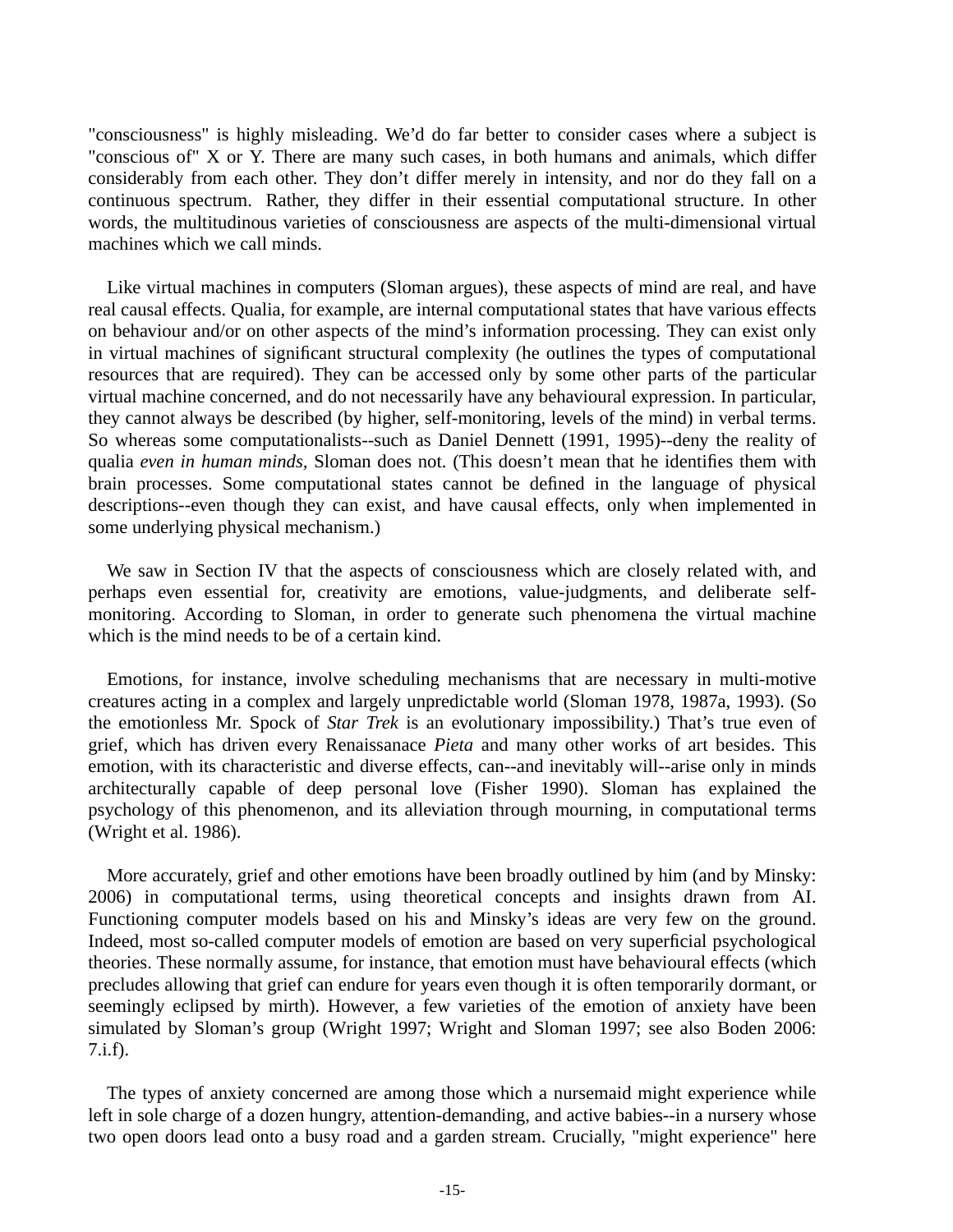doesn't primarily mean "might feel". (In other words, this is not intended as a model of qualia.) For these distinct species of anxiety enable the nursemaid to prioritize her motives and schedule her actions appropriately.

They reflect the facts that some goals cannot be pursued simultaneously (she has only two hands, after all, and can't be in two places at once); some goals conflict in a stronger sense, so that at most one of them can be achieved; some are hugely important, but never urgent; others are both important and urgent; some are relatively unimportant, but must be attempted urgently if they are to be attempted at all; some goals may be postponed (perhaps only for a limited period) while another is given priority; and others, which cannot be postponed indefinitely, must be abandoned if they can't be achieved quite soon.

Clearly, these facts apply to all tasks that require multi-motive scheduling, where conflicts between motives can arise for many different reasons. So this isn't merely a model of (some types of) anxiety. It illustrates the nature of emotion in general.

That's not to say that it fully reflects the architectural complexity of the human case. The emotional demands on the simulated nursemaid, who has only seven motives to follow, are much more complex than those represented in other current simulations of emotion. To that extent, they are a significant advance. But real nursemaids, besides satisfying the seven motives represented in this model, have to worry also about cuddling the babies, bathing them, changing them, singing to them, protecting them from live electric plugs ... and so on.

The psychology of grief, and of many other emotions, is more challenging still. The necessary structural complexity is orders of magnitude greater than that of any current computer system. Even more to the point, it involves architectural distinctions which we are only just beginning to understand. So to attempt even to model (never mind instantiate) grief in a computer-based system today would be hugely premature.

It follows that a computational understanding of how some examples of human creativity are driven by grief is available to us only in the sketchiest terms. Nevertheless, these ideas help us to understand how grief is possible--and how among its many manifestations may be a drive to commemorate the lost loved one in painting, poetry, or song.

# **VI: Conclusion**

The previous few paragraphs will strike some readers as ridiculous. For the notion that there could be a *computational* theory of consciousness (including emotions and valuation) seems, to many people, to be intuitively absurd or even unintelligible. (It's worth mentioning, however, that Sloman's account of grief appeared in a journal whose editor, as a consultant psychiatrist, is all too familiar with the ravages of grief and mourning.) As already remarked, that reaction can occur even on the naturalist side of the philosophical fence--and is *de rigueur* on the neo-Kantian side.

To reject computationalism, however, is not to agree on an alternative. As we saw in Section V, even the non-computationalist naturalists differ hugely about the nature of intentionality and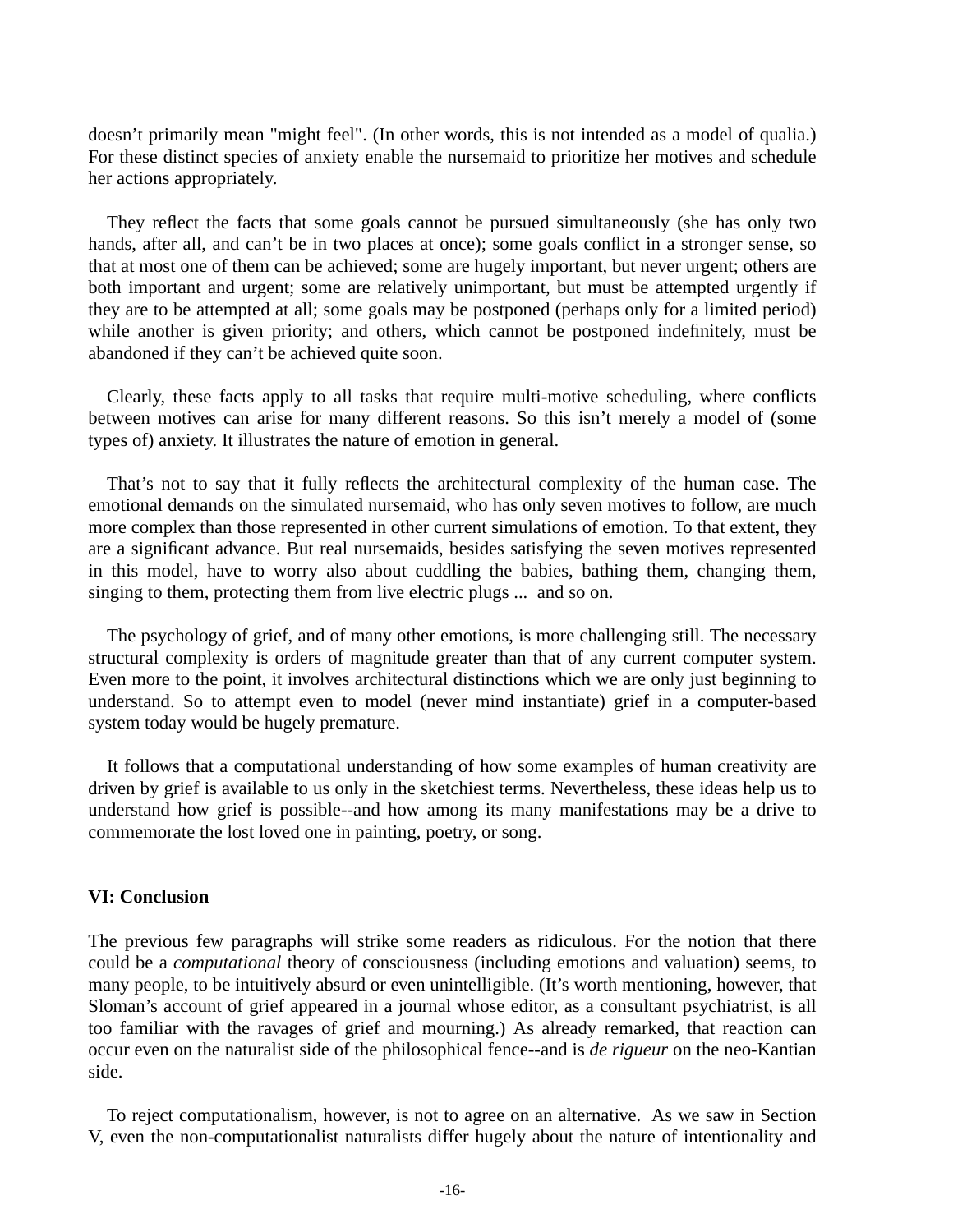consciousness. Should one appeal to neuroscience, or to quantum physics? Or to neither? Should one favour a maverick philosophical position in which intentionality/information is metaphysically basic? Or should one throw up one's hands in despair, proclaiming that these matters lie forever beyond human ken?

In sum, the question whether a computer could ever "really" be creative is currently unanswerable, because it involves several highly contentious philosophical questions. If we take the argument about autonomy seriously, then we can agree that "AI-creativity" is a contradiction in terms *even though* a computer's performance may be very much more independent of its program than is usually assumed. But if we appeal, rather, to intentionality or consciousness, the question must remain open.

# **References**

Baars, B. J. (1988), *A Cognitive Theory of Consciousness* (Cambridge: Cambridge University Press).

Baars, B. J. (2001), *In the Theatre of Consciousness: The Workspace of the Mind* (Oxford: Oxford University Press).

Bird, J., and Layzell, P. (2002), 'The Evolved Radio and its Implications for Modelling the Evolution of Novel Sensors', *Proceedings of Congress on Evolutionary Computation,* CEC-2002, 1836-1841.

Blackburn, S. W. (2005), *Truth: A Guide for the Perplexed.* The Gifford Lectures 2004 (London: Allen Lane).

Block, N. (1995), 'On a Confusion About a Function of Consciousness, *Behavioral and Brain Sciences,* 18(2): 227-287.

Block, N. (2001), 'Paradox and Cross Purposes in Recent Work on Consciousness', *Cognition,* 79: 197-219.

Boden, M. A. (2004), *The Creative Mind: Myths and Mechanisms.* 2nd edn., expanded/revised (London: Routledge). First edn. London: Weidenfeld & Nicolson, 1990.

Boden, M. A. (2006), *Mind as Machine: A History of Cognitive Science* (Oxford: Clarendon Press).

Boden, M. A. (2010), 'Autonomy, Integrity, and Computer Art', in M. A. Boden, *Creativity and Art: Three Roads to Surprise* (Oxford: Oxford University Press), chap. 9.

Boden, M. A. (forthcoming) 'Can Evolutionary Art Provide Radical Novelty?', in M. A. Boden and E. A. Edmonds, *Perspectives on Computer Art* (provisional title), chap. 11.

Breton, A. (1937), *L'Amour Fou* (Paris: Gallimard).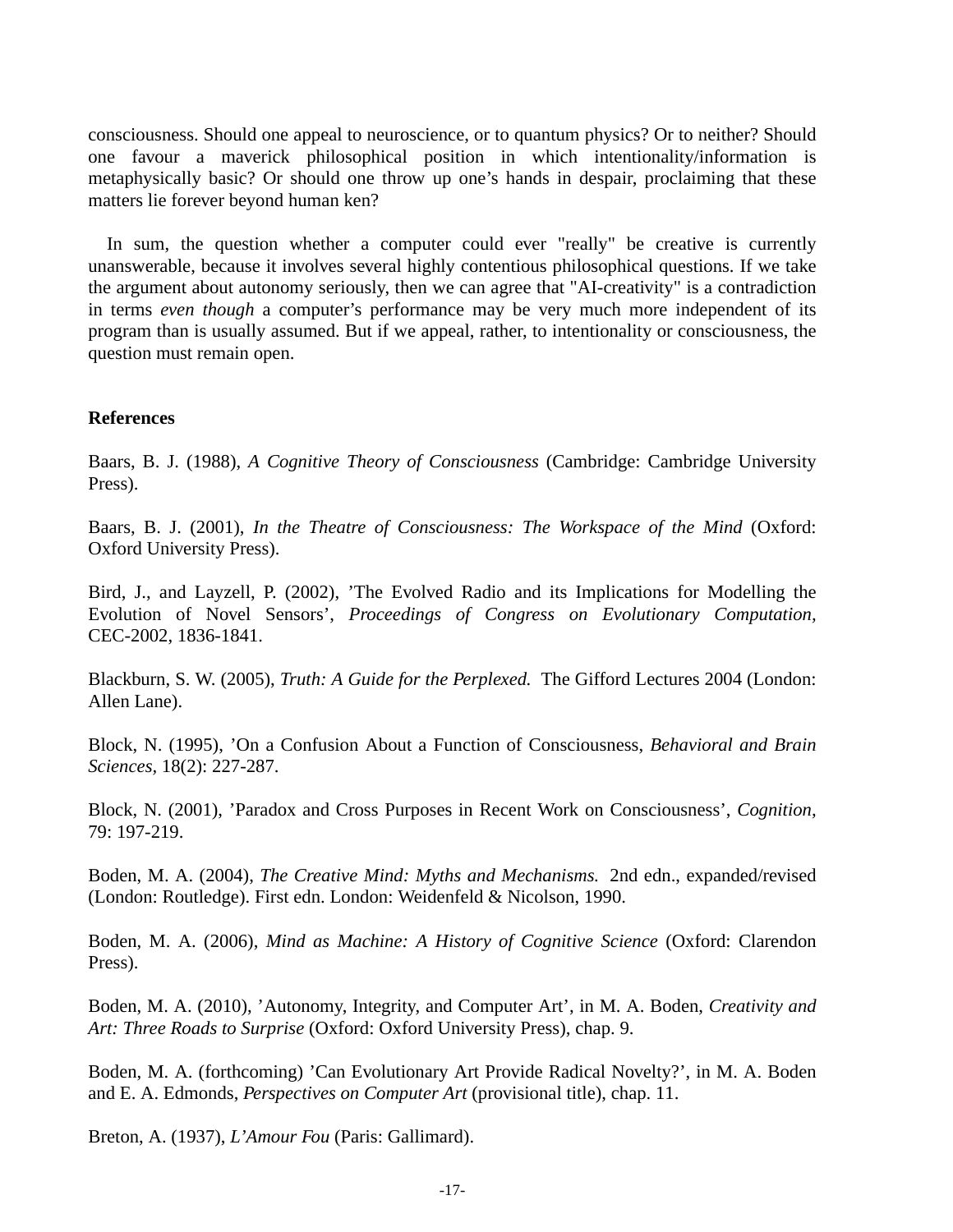Breton, A. (1969), *Manifestoes of Surrealism* (Ann Arbor: University of Michigan Press). Trans. R. Seaver and H. R. Lane. (Includes several manifestoes, the first published in 1924.)

Cariani, P. (1992), 'Emergence and Artificial Life', in C. G. Langton, C. Taylor, J. D. Farmer, and S. Rasmussen (eds.), *Artificial Life II* (Redwood City, CA: Addison-Wesley), 775-797.

Chalmers, D. J. (1996), *The Conscious Mind: In Search of a Fundamental Theory* (Oxford: Oxford University Press).

Cope, D. (2001), *Virtual Music: Computer Synthesis of Musical Style* (Cambridge, Mass.: MIT Press).

Cope, D. (2006), *Computer Models of Musical Creativity* (Cambridge, Mass.: MIT Press).

Coss, R. G. (2003), 'The Role of Evolved Perceptual Biases in Art and Design', in E. Voland and K. Grammer (eds.), *Evolutionary Aesthetics* (London: Springer), 69-130.

Coss, R. G., and Moore, M. (1990), 'All that Glistens: Water Connotations in Surface Finishes', *Ecological Psychology,* 2: 367-380.

Csikszentmihalyi, M. (1999), 'Implications of a Systems Perspective for the Study of Creativity', in R. J. Sternberg (ed.), *Handbook of Creativity* (Cambridge: Cambridge University Press), 313-335.

Dehaene, S., and Naccache, L. (2001), 'Towards a Cognitive Neuroscience of Consciousness: Basic Evidence and a Workspace Framework', *Cognition,* 79: 1-37.

Dennett, D. C. (1969), *Content and Consciousness: An Analysis of Mental Phenomena* (London: Routledge & Kegan Paul).

Dennett, D. C. (1984), *Elbow Room: The Varieties of Free Will Worth Wanting* (Cambridge, Mass.: MIT Press).

Dennett, D. C. (1991), *Consciousness Explained* (London: Allen Lane).

Dennett, D. C. (1995), 'The Unimagined Preposterousness of Zombies: Commentary on Moody, Flanagan, and Polger', *Journal of Consciousness Studies,* 2: 322-326.

Dretske, F. I. (1984), *Knowledge and the Flow of Information* (Oxford: Blackwell).

Dretske, F. I. (1995), *Naturalizing the Mind* (Cambridge, Mass.: MIT Press).

Edelman, G. M., and Seth, A. (2009), 'Animal Consciousness: A Synthetic Approach', *Trends in Neurosciences,* 9: 476-84.

Edelman, G. M., and Tononi, G. (2009), *Consciousness: How Matter Becomes Imagination*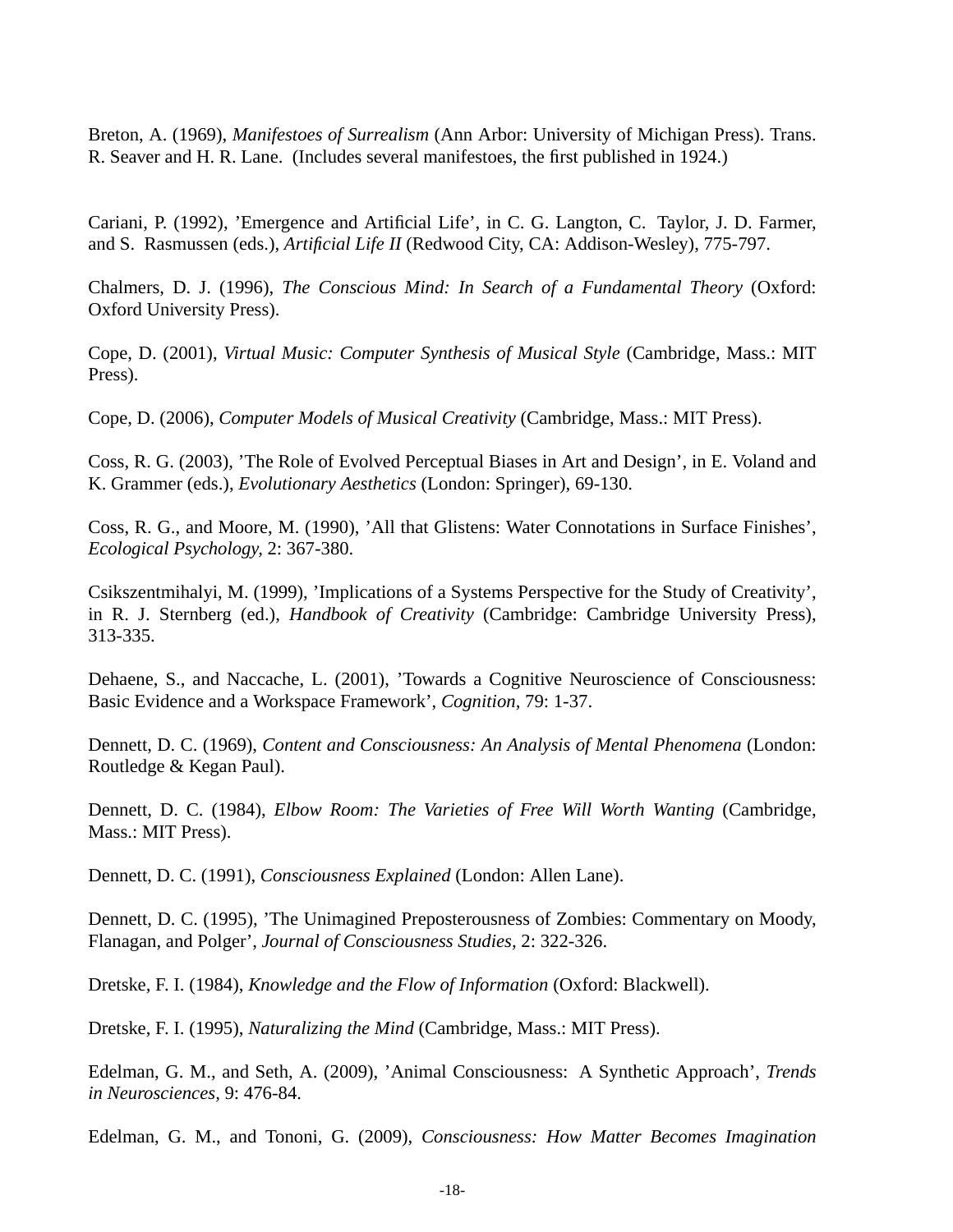(London: Allen Lane).

Fisher, E. M. (1990), *Personal Love* (London: Duckworth).

Fodor, J. A. (1995), 'Review of John McDowell's *Mind and World', The London Review of Books,* 17:8, April 20th, 10-11. Reprinted in J. A. Fodor, *In Critical Condition: Polemical Essays on Cognitive Science and the Philosophy of Mind* (Cambridge, Mass.: MIT Press, 1998), 3-8.

Harrison, A. (1978), *Making and Thinking: A Study of Intelligent Activities* (Hassocks, Sussex: Harvester Press).

Haugeland, J. (1978), 'The Nature and Plausibility of Cognitivism', *Behavioral and Brain Sciences,* 1: 215-226.

Hillis, W. D. (1992), 'Co-Evolving Parasites Improve Simulated Evolution as an Optimization Procedure', in C. G. Langton, C. Taylor, J. D. Farmer, and S. Rasmussen (eds.), *Artificial Life II* (Redwood City, CA: Addison-Wesley), 313-324.

Holland, O. (ed.), *Machine Consciousness* (Exeter: Imprint Academic). Special issue of the *Journal of Consciousness Studies,* 10 (4-5).

Kacelnik, A., Chappell, J., Weir, A. A. S., and Kenward, B. (2006), 'Cognitive Adaptations for Tool-Related Behaviour in Caledonian Crows', in E. A. Wasserman and T. R. Zentall (eds.), *Comparative Cognition: Experimental Explorations of Animal Behaviour* (Oxford: Oxford University Press.), 515-528.

McDowell, J. (1994), *Mind and World* (Cambridge, Mass.: Harvard University Press).

McGinn, C. (1991), *The Problem of Consciousness* (Oxford: Basil Blackwell).

Millikan, R. G. (1984), *Language, Thought, and Other Biological Categories: New Foundations for Realism* (Cambridge, Mass.: MIT Press).

Minsky, M. L. (1985), *The Society of Mind* (New York: Simon & Schuster).

Minsky, M. L. (2006), *The Emotion Machine: Commonsense Thinking, Artificial Intelligence, and the Future of the Human Mind* (New York: Simon and Schuster).

Morris, M. R. (1991), 'Why There Are No Mental Representations', *Minds and Machines,* 1: 1-30.

Morris, M. R. (1992), *The Good and the True* (Oxford: Clarendon Press).

Papineau, D. (1987), *Reality and Representation* (Oxford: Basil Blackwell).

Pattee, H. H. (1985), 'Universal Principles of Measurement and Language Functions in Evolving Systems', in J. Casti and A. Karlqvist (eds.), *Complexity, Language, and Life: Mathematical*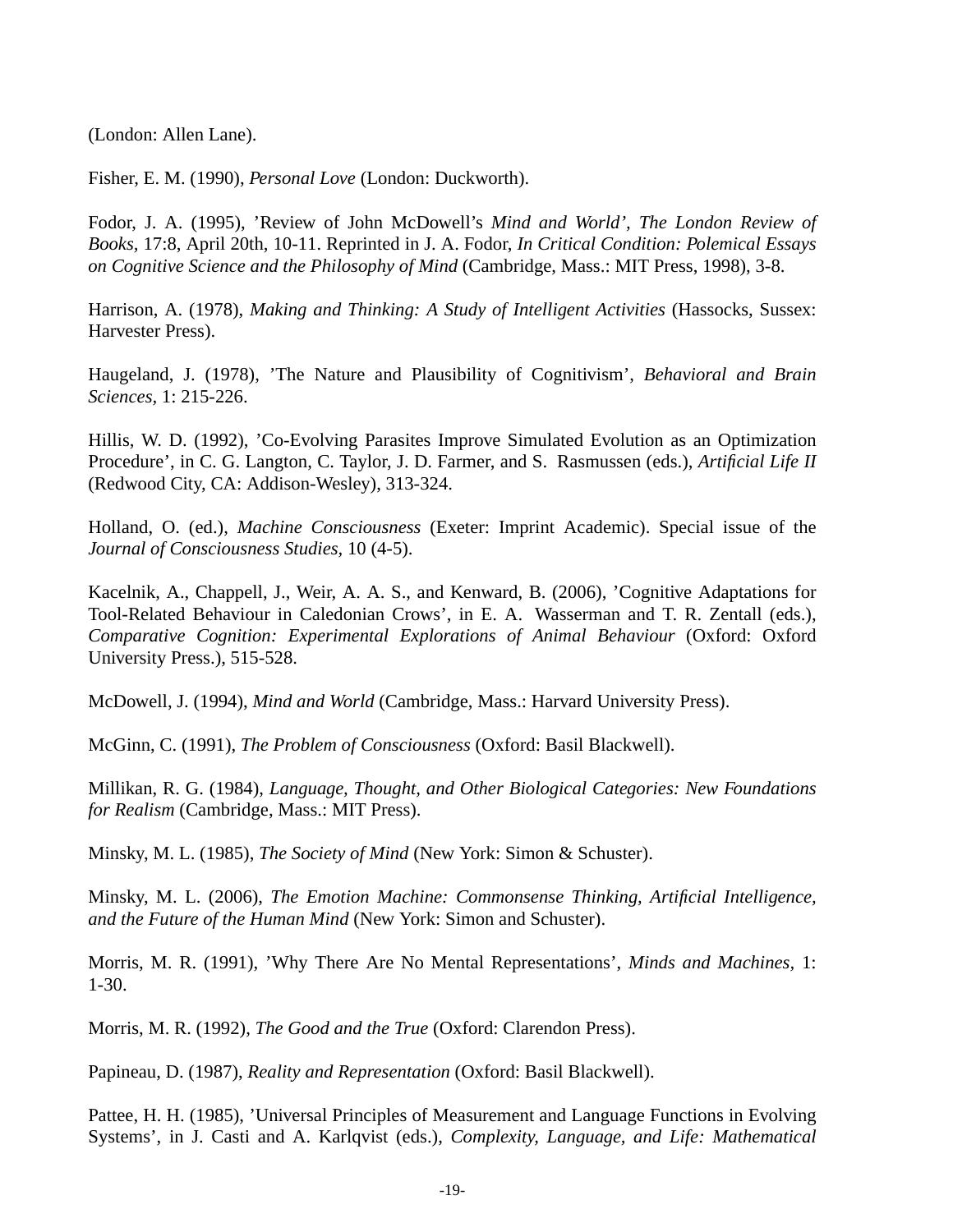*Approaches* (Berlin: Springer-Verlag), 168-281.

Penrose, R. (1989), *The Emperor's New Mind: Concerning Computers, Minds, and the Laws of Physics* (Oxford: Oxford University Press).

Penrose, R. (1994), *Shadows of the Mind: A Search for the Missing Science of Consciousness* (Oxford: Oxford University Press).

Schaffer, S. (1994), 'Making Up Discovery', in M. A. Boden (ed.), *Dimensions of Creativity* (Cambridge, Mass.: MIT Press), 14-51.

Searle, J. R. (1992), *The Rediscovery of the Mind* (Cambridge, Mass.: MIT Press).

Sims, K. (1991), 'Artificial Evolution for Computer Graphics', *Computer Graphics,* 25 (no. 4): 319-28.

Sims, K. (1994), 'Evolving 3D-Morphology and Behavior by Competition, *Artificial Life,* 1: 353-72.

Sloman, A. (1986), 'What Sorts of Machine Can Understand the Symbols They Use?', *Proceedings of the Aristotelian Society,* Supp., 60: 61-80.

Sloman, A. (1987a), 'Motives, Mechanisms, and Emotions', *Cognition and Emotion,* 1: 217-233. Reprinted in M. A. Boden (ed.), *The Philosophy of Artificial Intelligence* (Oxford: Oxford University Press, 1990), 231-247.

Sloman, A. (1987b), 'Reference Without Causal Links', in J. B. H. du Boulay. D. Hogg and L. Steels (eds.), *Advances in Artificial Intelligence - II* (Dordrecht: North Holland), 369-381.

Sloman, A. (1993), 'The Mind as a Control System', in C. Hookway and D. Peterson (eds.), *Philosophy and the Cognitive Sciences* (Cambridge: Cambridge University Press), 69-110.

Sloman, A. (1999), 'Review of [R. Picard's] *Affective Computing', AI Magazine,* 20:1 (March), 127-133.

Sloman, A. (2000), 'Architectural Requirements for Human-like Agents Both Natural and Artificial. (What Sorts of Machines Can Love?)', in K. Dautenhahn (ed.), *Human Cognition and Social Agent Technology: Advances in Consciousness Research* (Amsterdam: John Benjamins), 163-195.

Sloman, A. (2010a), 'An Alternative to Working on Machine Consciousness', *International Journal of Machine Consciousness,* 2(1). Also available at www.cs.bham.ac.uk/research/projects/cogaff.

Sloman, A. (2010b), 'Phenomenal and Access Consciousness and the "Hard" Problem: A View from the Designer Stance', *International Journal of Machine Consciousness,* 2(1). Also available at www.cs.bham.ac.uk/research/projects/cogaff.